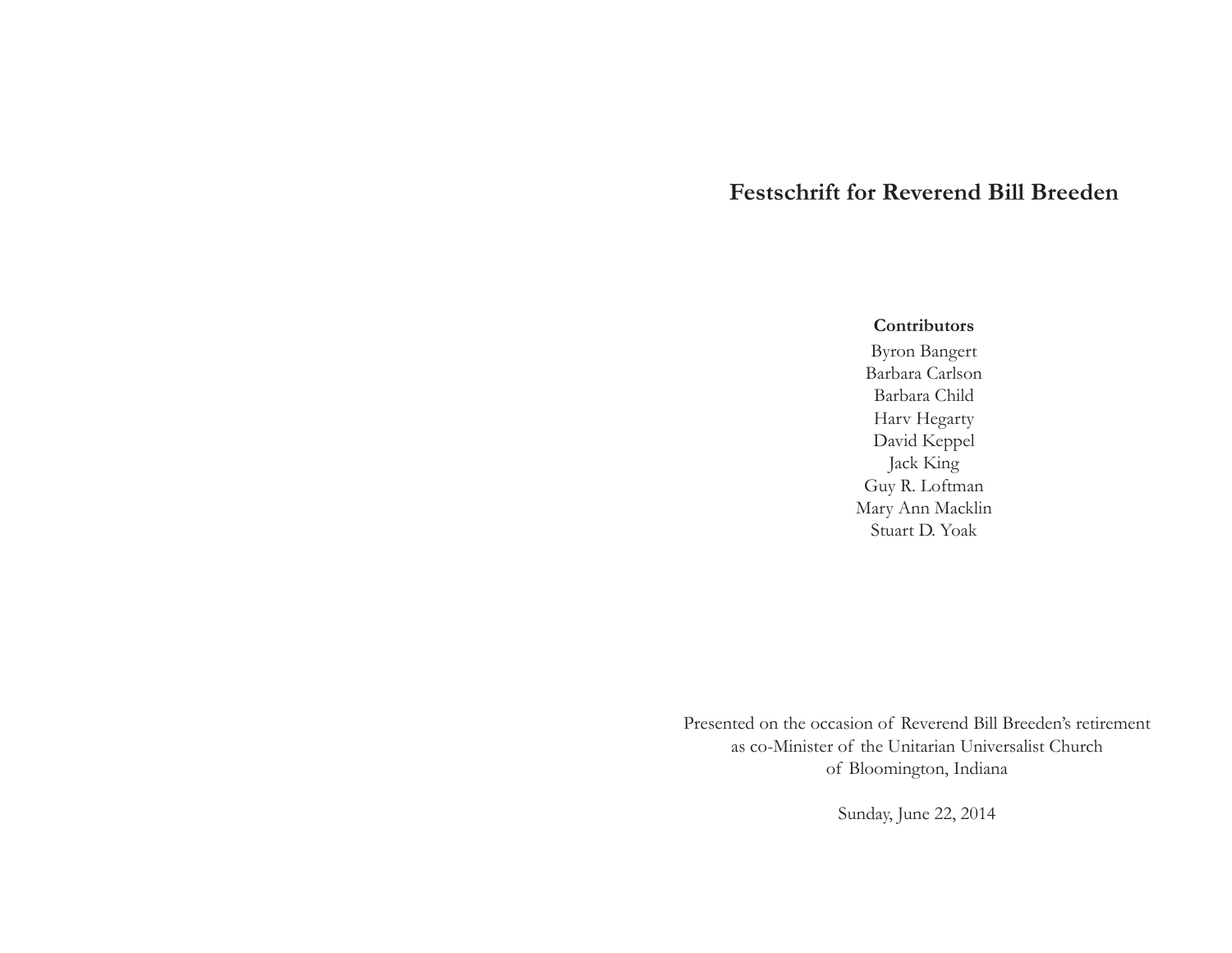Reverend Mary Ann Macklin

### **As Bill Tells the Story**

"I need a heterosexual male." Allegedly, these words represent the first spoken request I made of Reverend Bill Breeden. As Bill tells the story, I called him on the phone in my role as youth advisor at the Unitarian Universalist Church of Bloomington and began our conversation with this appeal. I recall a more structured prelude to the request, which was an invitation to co-teach with me the comprehensive sexuality curriculum "About Your Sexuality". At the time, in 1988, the fact that I was an openly gay youth facilitator was causing quite a kerfuffle in our congregation, and it seemed a heterosexual male would bring a nice balance to this educational adventure. And so began our first voyage as a didactic dynamic duo.

I begin this foreword with a story, because the narrative method is a key to Reverend Breeden's ministry. I would even venture that Bill embraces a narrative theology. Narrative theology goes beyond traditional systematic theology (which develops a set of propositional truths reasoned from scripture) to look deeper into the meaningful layers of a story.

In 1998, a decade after that first telephone request, I asked Reverend Bill Breeden to speak at my ordination. I knew Bill as a peace activist, truck driver, and former minister, as well as my AYS co-teacher, and sought his unique perspective on this ministerial rite of passage. Once again, Bill said yes. "One of the liabilities of liberalism is Bible-phobia," he told the gathered congregation that day. He spoke of the Bible as a rich source of wisdom, myth, and inspiration often overlooked by Unitarian Universalists, and then he tackled "one of the finest pieces of allegorical cloth within the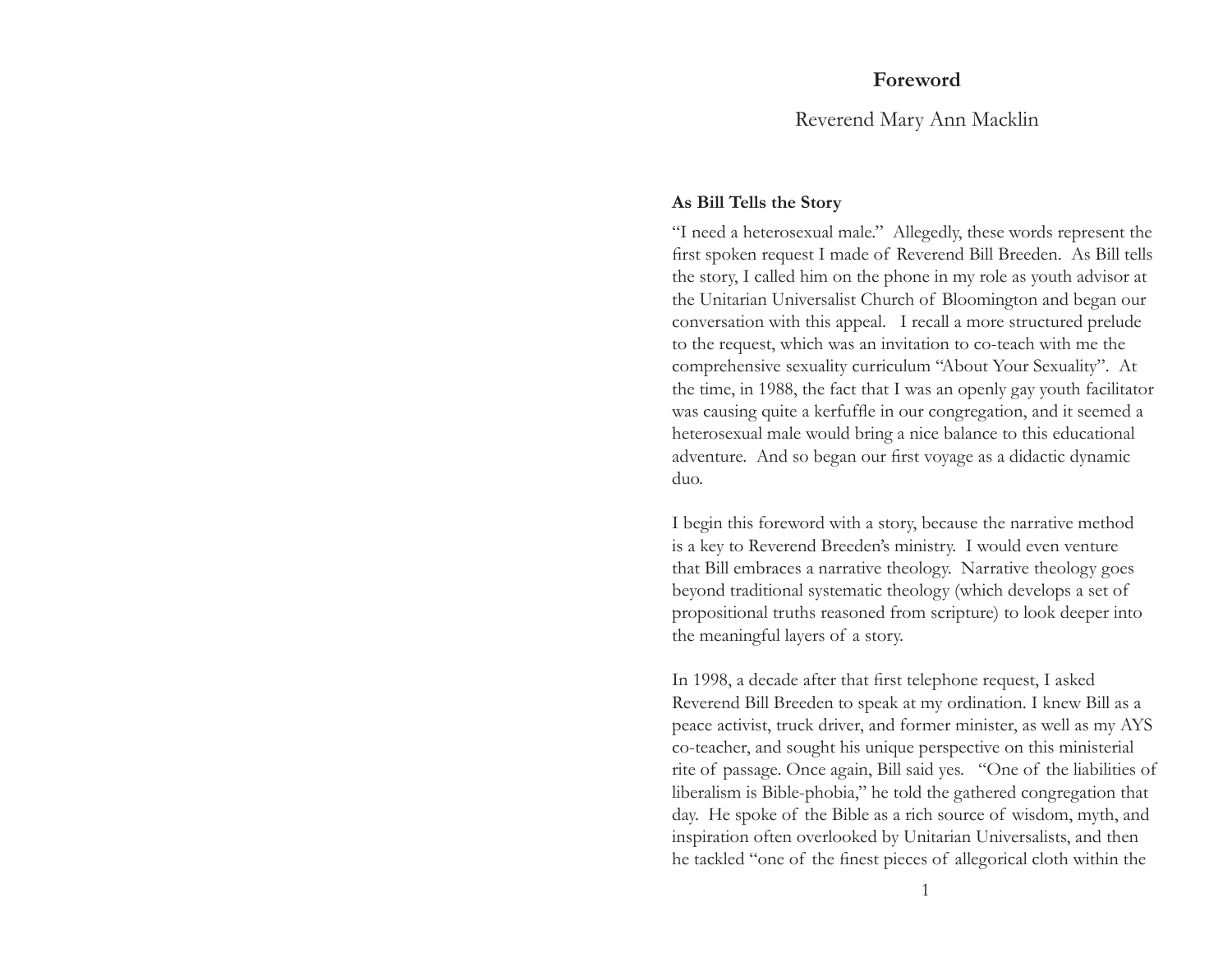history of literary weaving." He told the story of Jonah and the "fish--not a whale," with passion, humor, and curiosity, sewing the story's layers into a quilted pattern of meaning. He offered Jonah's story as a text about calling, commission, commitment, conversion, compassion, and community. He addressed me specifically, saying that a call to ministry cannot be confused with a career choice; rather, it is a vocation. One cannot escape a calling, whether in a boat (as Jonah tried to do) or "in an eighteen-wheeler driving cross-country." When Bill spoke those words, I knew that he was preaching to himself, as well as to me and to everyone present. At that moment, I never imagined that we would serve in a co-ministry together. We have now done so for over a decade.

In this Festschrift, a collection of essays and poems to honor and celebrate Reverend Breeden's ministry, members and friends of our congregation explore Bill's theology of love, social activism, vitality, and story. This collection is conceived as an ongoing, dynamic process. Others are encouraged to add their voices to these assembled pages. May you find inspiration and wisdom in this collection, just as we have all found these gifts in Reverend Bill Breeden's ministry.

In respect and love,

Reverend Mary Ann Macklin

## **Bill Breeden as Theologian**

Byron Bangert

Bill Breeden understands himself to be a pacifist, a socialist, a universalist, and an agnostic. I cannot recall that he has ever said anything from the pulpit or in private conversation that would contradict this self-description.

In this essay I wish to focus on what I take to be the primarily theological dimensions of his self-understanding, as evidenced primarily in his preaching and public discourse, namely his universalism and his agnosticism. Yet, because Bill regards himself as an agnostic, it may seem oxymoronic to speak of his theology! Theology, after all, most simply and literally means "God-talk." Does he even have a theology? Is it even fair to Bill to attempt to characterize his thought in such terms? Besides, Bill is so thoroughly engaged in other forms of expression of ministry, theology may almost seem like a sideline.

But Bill is a preacher, and theology in some form or other is necessarily part of his stock in trade. Moreover, he has a clearly well-honed outlook on life and the world, a Weltanschauung or world-view, that merits close attention. However others may answer the question of whether Bill has a theology, I am going to proceed on the basis of my conviction that his preaching possesses both theological intimations and implications, and that these are worthy of our serious consideration.

As another contributor to this volume has most aptly observed, Bill believes that no one is damned, but that everyone needs to be saved. On numerous occasions he has made it clear that he is a universalist with respect to the ultimate destiny of every human being. He may remain agnostic about that destiny, but he clearly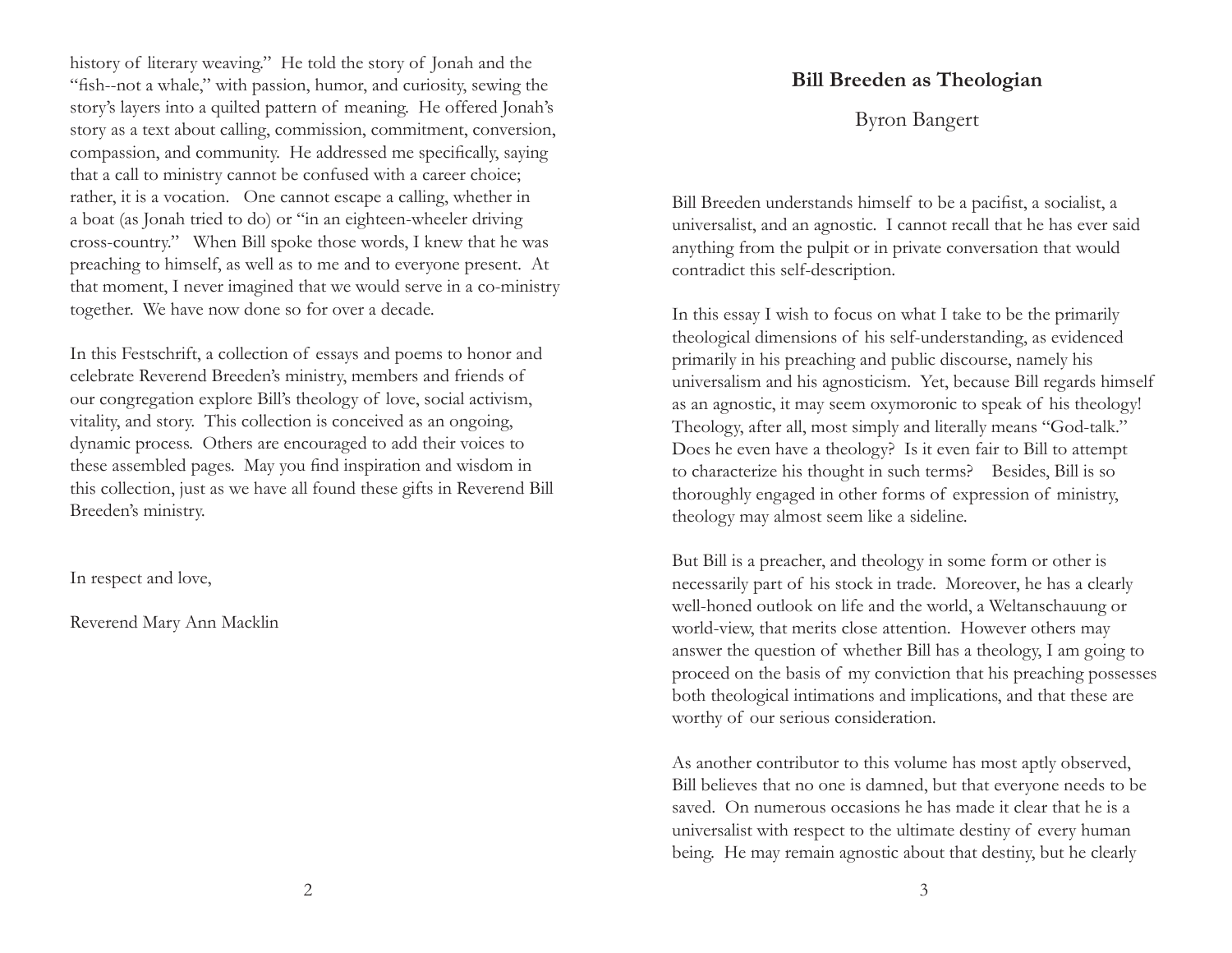expresses a hopefulness, even optimism, suggesting that, whatever lies beyond this life, it is all to the good.

Do not get me wrong. I don't think Bill spends a lot of time worrying about the next life. Nor does his preaching have much if anything to say about the hereafter. Bill is very much concerned about the here-and-now. Nonetheless, and perhaps inescapably given Bill's upbringing in a religious milieu in which getting saved to secure one's eternal destiny figured rather prominently, I think Bill's outlook on life is profoundly shaped by his seemingly inchoate sense that it matters where the whole cosmic enterprise is ultimately headed.

Does that mean that he believes in an afterlife? Beats me. I think he wants to believe in what may be precisely termed subjective immortality, or the enduring and presumably everlasting perdurance of individual personal identity. From my own perspective, it is unthinkable that human beings might endure as subjects to one another beyond their temporal existence without the existence of a Supreme Being, or God. On the other hand, I find no grounds for believing that such a life after death is necessarily entailed by the existence of an Ultimate Divine Reality. Personally, I remain agnostic about any personal life hereafter, and regard most affirmations regarding this prospect to be wishful thinking.

As already intimated, I suspect that Bill's thoughts about life after death are deeply influenced by his upbringing in a family and congregation of the Church of the Nazarene. However, it is also endemic in our larger culture to believe in some sort of life after death. Moreover, many UUs evidently hold to such belief, and since Bill must relate to them as pastor on a regular basis, it would be quite unreasonable to suppose that Bill is impervious their expectations and beliefs. On the other hand, Bill's thoughts about life after death are surely also related to, and perhaps even derivative of, a truly fundamental conviction he has about the goodness of human life and, indeed, the goodness of existence –

whether viewed as creation or merely evolutionary process – as a whole.

Bill has explicitly and repeatedly related his universalism to his first experience as a father. The birth of his first child was, for him, a profoundly theological event. The beauty and innocence that he beheld in the advent and presence of his child impressed upon him how unthinkable it would be, first, to see this child as one born into sin and somehow needing divine redemption, and second, to regard as worthy of human worship any God who would impose such a condition of sin upon such a child. Such a God would be a monster, and certainly not a God of love. I cannot recall Bill ever speaking explicitly of having any conversion experience, but the way he has related the experience of the birth of his first child suggests that this may have been such.<sup>1</sup>

Speaking of love, for Bill there is no more powerful reality in the universe. Love is the definitive touchstone of all human existence. If there is a God, that God must be love.<sup>2</sup> But whether there is a God or not, Bill speaks with conviction that love is the one thing that ultimately matters, and – hopefully – will ultimately triumph. Hence, whether or not he is strictly a Unitarian, in the traditional sense of believing in one God, he is altogether Universalist in his belief that every human being is deserving of love, and that love must therefore be determinative regarding the conduct of all human affairs as well as the ultimate outcome of all human existence.

But Bill is also a great believer in, and advocate of, justice. Perhaps nothing has more centrally defined his ministry than his commitment to social justice. Bill sees that the world is filled with horrible injustices, and he believes that he and everyone else are called to make this world a better place. Injustice is, of course, a particular word for sin, a word that Bill will occasionally invoke, usually with an aside to the effect that UU's don't like to talk about sin – may not even believe in it. But there it is. Because the world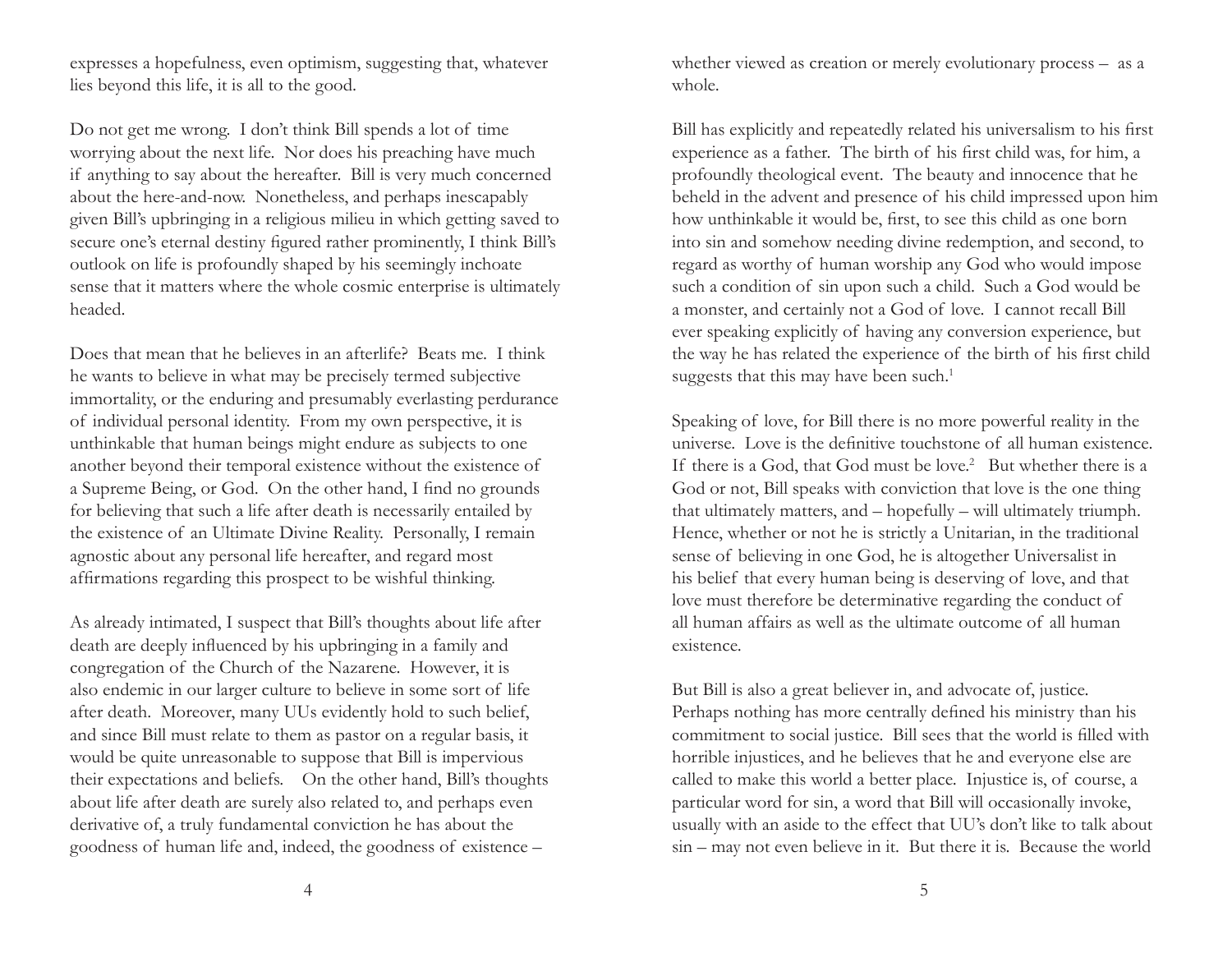is filled with injustice, and no doubt also because human beings are subject to other failings, it may be said that Bill believes everyone needs to be saved. They do not need to be saved from original sin, however, nor do they need to be saved from the wrath of God or any other sort of divine judgment. They need to be saved from themselves.

People need to believe in themselves. They need to claim what is good and beautiful and just within them, intrinsic to their very being. They need to act with compassion, against fear, with hope, with conviction that what they are capable of doing can and will make a positive difference.

I am unable to discern what Bill thinks will be the final outcome of the human enterprise if human beings fail to meet the challenges that injustice presents. He does reflect on the possibility that the human species may join the ranks of the extinct. He certainly has warned us of nuclear disaster and of the possibilities of ecological suicide. He certainly recognizes that for all too many people, including some he has known personally, such as those who sit on death row in the Wabash Valley Correctional Facility, life may end tragically, without evidence of redemption. I think he harbors hope, however, that even they may ultimately be redeemed. This suggests, again, that he does not regard this temporal existence as the be-all and end-all of individual human existence. Although he has surely contemplated the demise of the human species, I'm not sure Bill's optimism permits him fully to pursue the theological implications of the prospect that the whole human enterprise may turn out to be a colossal failure.

Which brings me to where I find myself in clearest disagreement with Bill. I do not believe that humankind can save itself. I believe that, apart from divine Grace, we are doomed.<sup>3</sup> Bill sometimes speaks of grace, by which he at least means gift, but I am unsure what else he means, since he more often and more clearly avers that he is an agnostic who does not know, nor seem to consider it

essential to decide, whether a benevolent God somehow presides over the cosmos.

Bill's universalism is entirely compatible, in my view, with a theology of divine benevolence. But his agnosticism and what I take to be his hopeful optimism stand in some tension with his convictions about the need for love and justice to save the world from itself. Can we transcend ourselves? Can we rise above our self-preoccupations on our own? I think Bill would say we must, or maybe there is a God who can help us to do so, but since we don't know about such things, we've got to give it whatever we can. To paraphrase Bill, we've got to love our way out of the mess we are in. If we fail, it is clear that Bill thinks it will be because our brains are too big and our hearts are too small.

As a former parish minister, I must confess that while serving as a pastor there were always certain matters that got short shrift, including intellectual matters that might have led me to places that would have complicated my relationship with my congregation and denomination. I now have more clearly defined convictions about certain matters that would have made it difficult if not impossible to continue as a parish minister in my congregation at the time if I had come to those convictions at that time. Strong and intimate human relationships invariably shape our perceptions and our thoughts about life and the world, irrespective of what disinterested parties might judge the realities to be, and I don't think we would want it any other way. For good or ill, it must surely be the case for many UU ministers these days that the makeup of UU congregations mitigates against the pursuit and acceptance of many strong and particular theological convictions, especially strong theistic convictions, even though that is hardly where Unitarianism began.

Somewhere along the way, probably late in his seminary education, Bill encountered the theology of Paul Tillich. It obviously left a deep impression. Tillich's metaphor for the supreme reality, the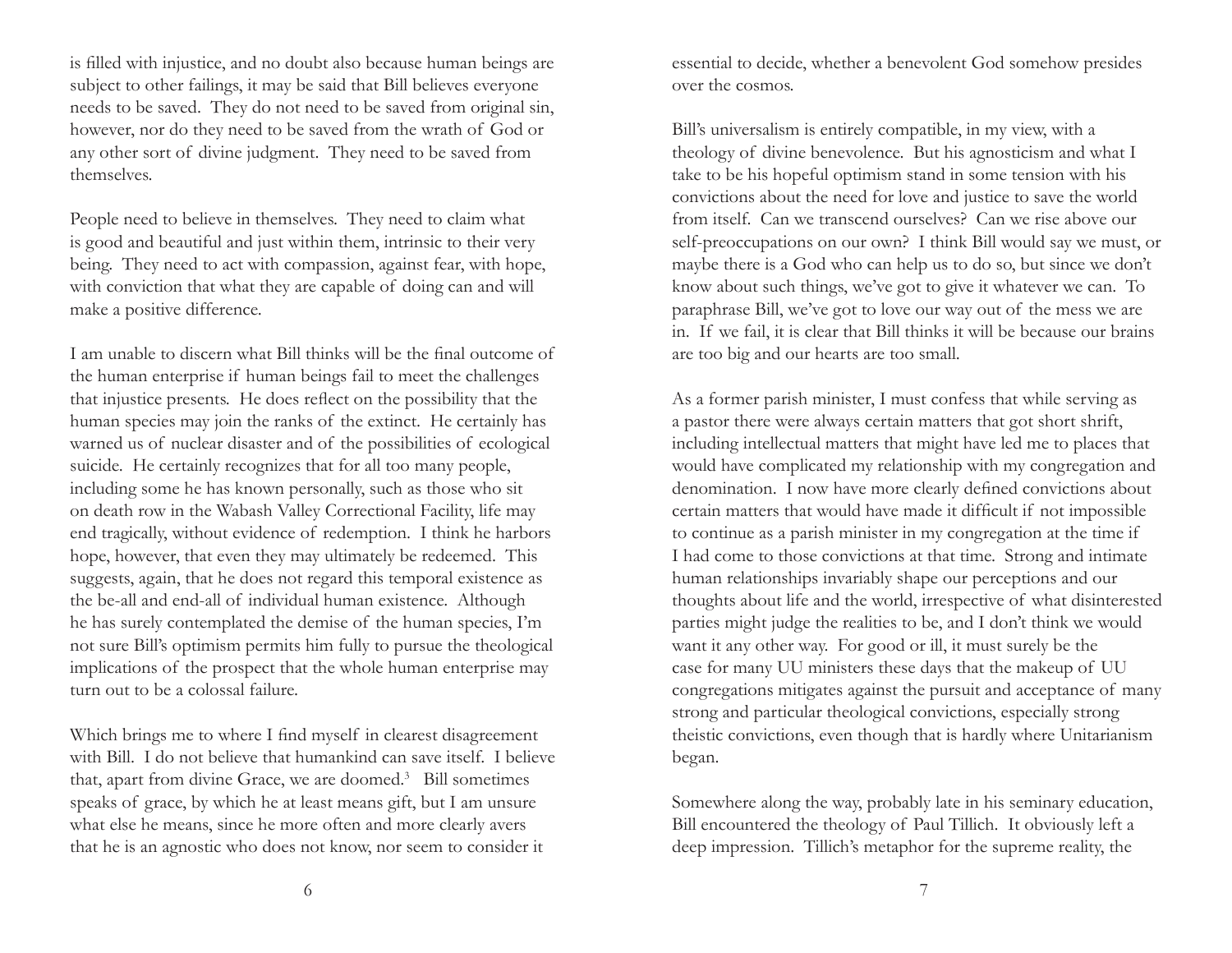"ground of being," and his metaphor for the religious dimension of human existence, our "ultimate concern," still resonate with Bill. I think Bill would translate these metaphors into something like this: Our ultimate concern is whatever we most love, and love itself is the ground of our being. He would not attempt to provide any philosophical defense for these assertions. Rather, he would point to his own and other's lived experiences, and would claim that these reveal, above all, the centrality of love.

I wonder what Bill would say to the question, Is love precisely another word for God – or the divine? If he were to say yes, then it may be that he is really not an agnostic, just someone who doesn't find the word God very useful any more. I can heartily appreciate such a sentiment, since there may be no word in any language that is more frequently taken in vain.

If memory serves, Bill recently captured the negative side of theistic belief when he offered his counter to the well-known saying, "If there is no God, all is permitted." Bill rejoined, "If there is a God, all is permitted." His point was that every sort of heinous human behavior has been, and continues to be, undertaken in the name of God. No argument here. However, the rhetorical power of this observation does not obviate the truth of the original proposition. Nor is it necessarily the case that belief in God leads to human depravities. So much depends on how the Ultimate is conceptualized and how adherents elaborate their understanding of what it means to be faithful to, or in allegiance with, this Ultimate.

Now if Bill were to say no to my question about whether love is precisely another word for God, then I would press him to justify his conviction regarding the centrality and surpassing reality of love. It is hardly obvious to me, nor I suspect is it clear to most people on the planet, that love is the dominant reality, the force that will ultimately triumph over all adversity, with respect to the human enterprise. The horrific wars and genocides of the past 100 years present a strong prima facie case against that conclusion.

And, in a more philosophical vein, I would ask Bill if he has any thoughts about the origin of such love as governs our very existence. Where does it come from? Is it inherent is all things? Was it present at the Big Bang — if indeed there ever was a Big Bang? Is it intrinsic to the tooth and claw existence of biological evolution? What is there to vouchsafe that this homage to love is more than a delusionist addiction to a post-modern romanticism?

There is in fact very little in Bill's theology with which I can take serious exception. I share his universalism, his rejection of many hoary orthodoxies like original sin, his sense that love and justice are indispensable human virtues and values without which we are in the sorriest condition. I am not quite a pacifist or a socialist, but Bill's quasi-theological critiques of violence and war, corporate capitalism, and our so-called criminal justice system generally strike me as right on the mark. And I can only stand in admiration of his capacity to draw upon his personal experience and that of those with whom and to whom he has ministered over the years to make vivid and powerful the theological claims that he is eager to make.

I am well into my seventh decade, and there is no preacher I have heard on a regular basis to whom I would rather listen, or with whom I agree more, than Bill Breeden. I will greatly miss his absence from the pulpit of the Unitarian Universalist Church of Bloomington. Bill has often thanked me when I have engaged him, and sometimes differed with him, regarding some point he has made or some issue he has raised. Any reservations I have about Bill's theology probably arise from my sense that there may be more that it is necessary to think through, to believe, and to say, in order to be convincing not only at an affective but also at a cognitive level. I trust that Bill will neither be devastated nor offended by the questions and reservations I have posed here for his consideration and that of all who read these essays.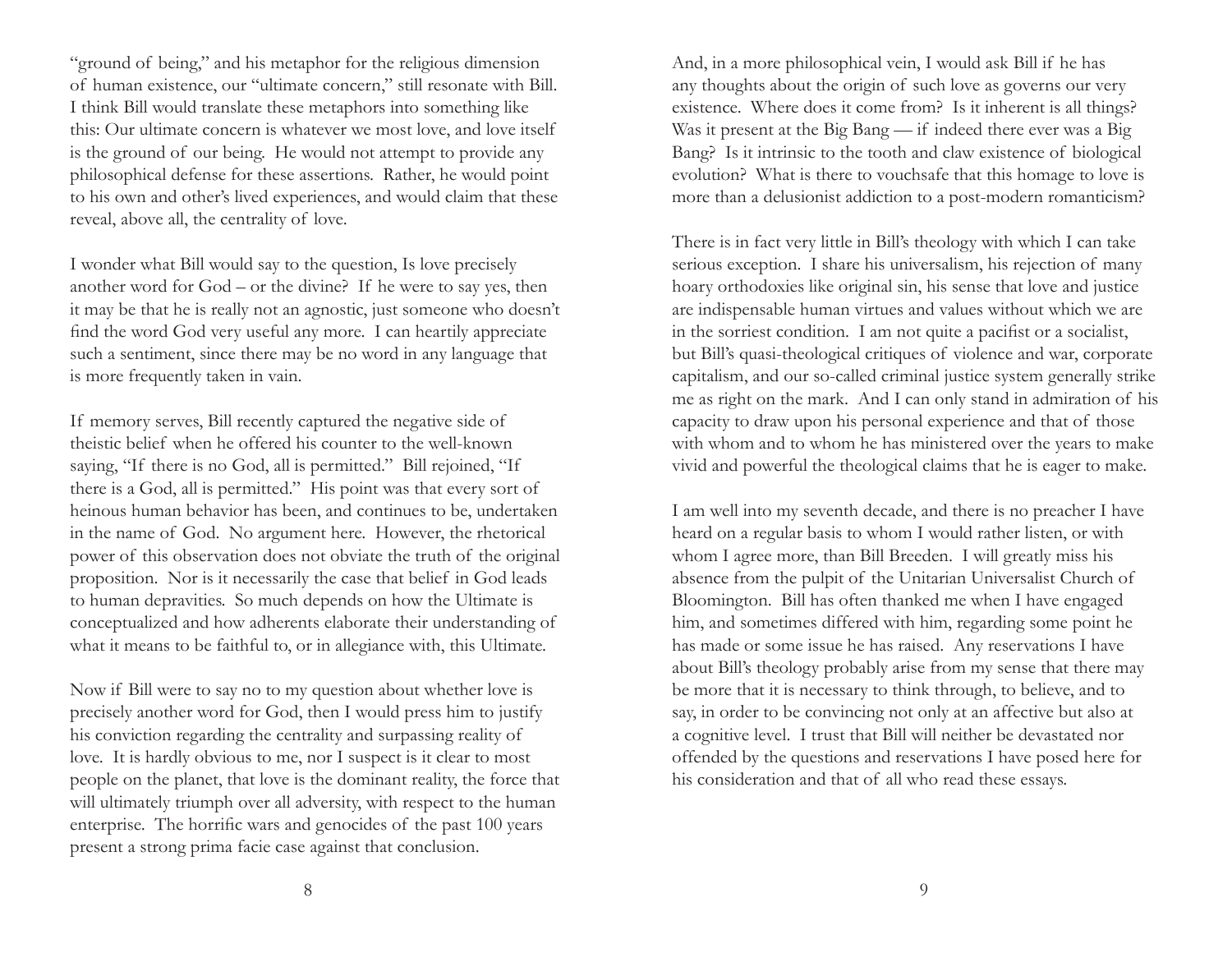### **Endnotes**

1. Bill has reported that he has titled his forthcoming memoir Billy Pilgrim and the Black Female Jesus, the latter a reference to a poverty-stricken black women he encountered in Nashville, Tennessee. This encounter may in fact be Bill's most significant conversion experience, but I have not yet heard him speak of it in detail.

2. In his sermon, "To the Seventh Generation," preached on 9-29-2002, Bill declared, "I have told you before that I believe one can insert the word "Love" in place of the word "God" in the scriptures of nearly any religion and do quite well in establishing principles of personal and social transformation. Indeed, when I find references to God in which the substitution of Love renders the reference non-sensical or oxymoronic, then I simply assert that this is no God of mine." In the context in which these words appear it is quite clear that Bill does not intend to be making a theistic claim. In other words, whatever he means by "Love," he is not saying that Love possesses the ontological status of God.

3. It is commonplace in monotheistic theology to regard the presence of evil as a, if not the, major conundrum. The explicit assumption is that God is supremely good and all-powerful, so why does evil persist? My own take on this question turns it on its head. Given the intractable and irrefutable experiential and existential reality of the presence and persistence of evil, how is goodness to be accounted for? This is a deepening of the question, Why is there something and not nothing? It is the question, Why do we continue to exist, and to experience goodness, love, truth, justice, and compassion, in spite of all that is destructive and subject to perishing and death? Or, as I have already implied, How is it that we are saved from ourselves?

**Theological Principles Observed in the Ministry of Reverend Bill Breeden**

Reverend Barbara Carlson

*Prophetic moral commitment is rooted in a faith that sees the essential meaning of human life in the struggle to shape and reshape a just and compassionate community.*

*Great prophets of every human tradition, though they be outsiders, appeal to a covenantal bond, a fundamental law and love through which human community is shaped—and when broken, is reshaped. Being themselves bound by it, they feel compelled to speak out for it.*

*James Luther Adams, Unitarian theologian*

### **Faith and Belief**

Unitarian Universalists are responsible to develop their own theology based on their own life experiences, thinking, study, and reflection. Sources may include all the great wisdom traditions, as well as science and the lives of inspiring women and men.

Raised in the Nazarene tradition, Bill's gifts were evident early and he was expected to become a preacher. Following seminary, he served a Disciples of Christ Church. Some years later Bill was invited to serve as part-time sabbatical minister (2000) at the Unitarian Universalist Church of Bloomington, and then as contract minister. When the Congregation decided to call Bill (to serve in a triad ministry with Rev. Barbara Carlson and Rev. Mary Ann Macklin) Bill decided he wanted to meet requirements for ordination as a Unitarian Universalist minister. The outer facts of Bill's journey are illustrative of his inner, evolving spiritual journey and responsibility for his own theology, which continues to grow and deepen.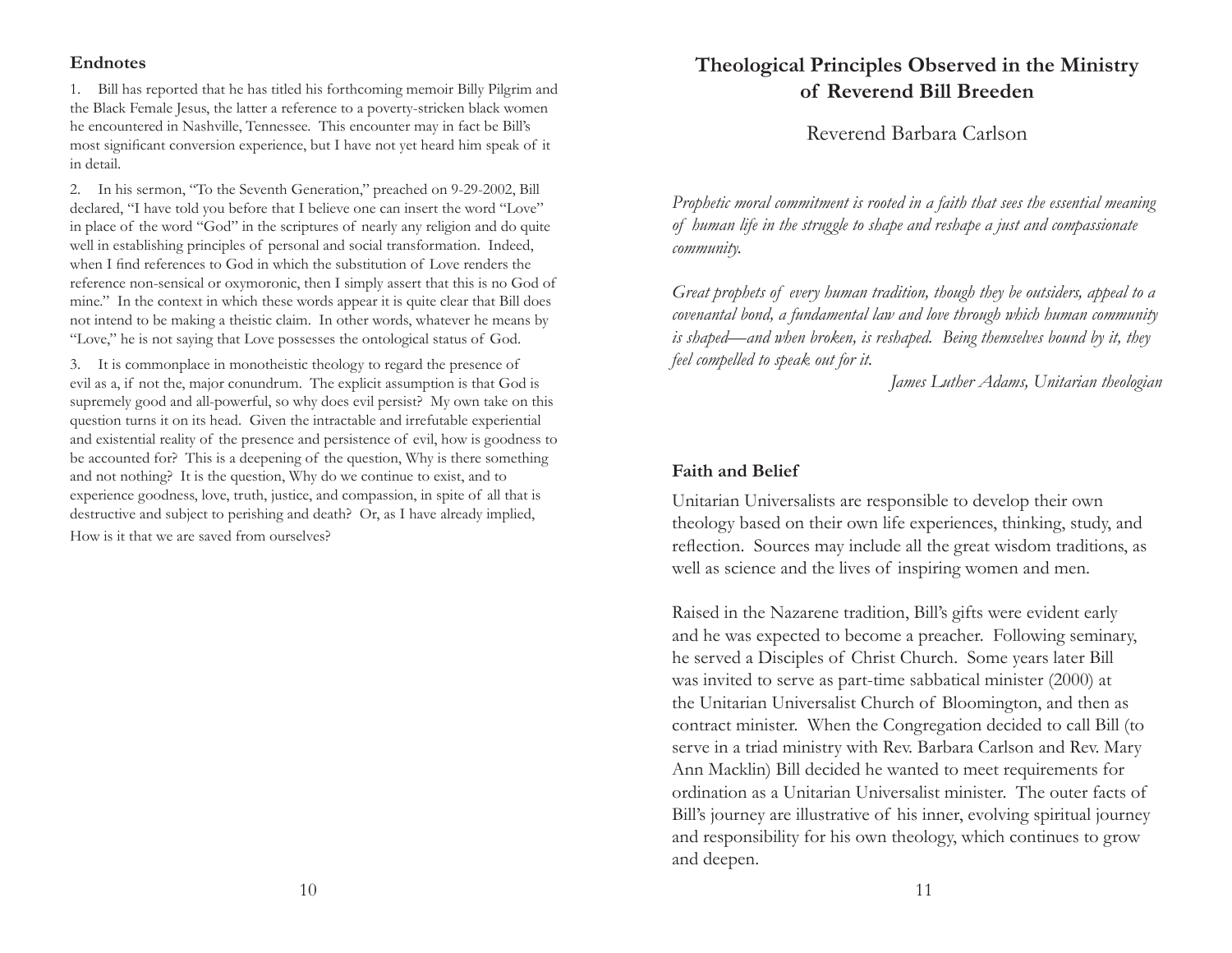## **The Nature of Reality**

In the religious naturalism of Unitarian theologian, Henry Nelson Wieman, the sacred is inherent in the natural world, and evolving human creativity is nurtured in creative interchange. Gregory Bateson, scientist said: "Occasionally we may catch a glimpse of the greater whole to which we belong, and it is so over-whelming that people tend to attribute it to the supernatural." The inherent wholeness and sacredness of the natural world is also expressed in Native American Black Elk's vision of the Sacred Hoops in whose center "grew one mighty flowering tree to shelter all the children of one mother and one father…And he saw that it was holy." The philosophy of Unitarian Transcendentalists in the 19th Century was expressed by Ralph Waldo Emerson: "Let us learn the revelation of all nature and thought; that the Highest dwells within us, that the sources of nature are in our own minds." Emerson described the soul as "the insatiable passion for the better." In his preaching, his prayers, and in his life Bill is solidly grounded in religious naturalism and a passion for the better. He also maintains an open-minded respect for those whose journey has led them to different theological conclusions. "We don't have to think alike to love alike." (Francis David, 16th Century Unitarian martyr)

## **Eschatology and Social Justice**

Catholic theologian Rosemary Radford Reuther writes: "It is not our calling to be concerned about the eternal meaning of our lives….Our responsibility is to use our temporal life span to create a just and good community for our generation and for our children. It is in the hands of Holy Wisdom to forge out of our finite struggle truth and being for everlasting life. Our agnosticism about what this means is then the expression of our faith."

Reuther's emphasis on creating "a just and good community" is in harmony with our Unitarian Universalist commitment to "confront powers and structures of evil with justice, compassion, and the transforming power of love." (Sources of the Living Tradition).

A commitment that is powerful and basic to Bill's theology. His enduring faithfulness to creating a just and good community is clearly evident in his work for peace, in witnessing and working in opposition to the death penalty, in his commitment to work for and serve the homeless, his service as emergency chaplain at our local hospital, his prison ministry—and probably in other ways we don't even know!

Bill has often spoken of his life-changing late night conversation with Fr. Phil Berrigan, activist Catholic priest whose commitment to peace was total and caused him to be incarcerated by the government on more than one occasion. Bill's commitment to peace was a factor in choosing to live with his family in a tepee in the woods to avoid paying taxes to support the war in Vietnam, which he believed was illegal and immoral. Bill has been an outspoken speaker at local demonstrations opposing Middle East wars. He has a natural gift for eloquence, illustrated in a Candlelight Peace service at dusk that he and I co-led with the Quaker community. Bill commented, As the outer darkness deepens, the inner light grows brighter.

Bill's prison ministry is another deep commitment. He and his wife and partner, Glenda, have been active in opposition to the death penalty. Some years ago I joined them in a prayer vigil on the Courthouse lawn on a cold and blustery November night, protesting the execution of a prisoner whom the court had defined as mentally retarded. Many of us had urgently implored the Pardon Board and the Governor to intervene in this tragic execution. The State had passed a law making it illegal to execute a person judged retarded, but this man was sentenced before the law was scheduled to go into effect. Joining us in pleas to remedy the tragic absurdity of carrying out this execution, in addition to Unitarian Universalists, were members of the Jewish, Catholic, Methodist, Quaker communities and others. Bill's leadership in interfaith work for justice has been noteworthy, also.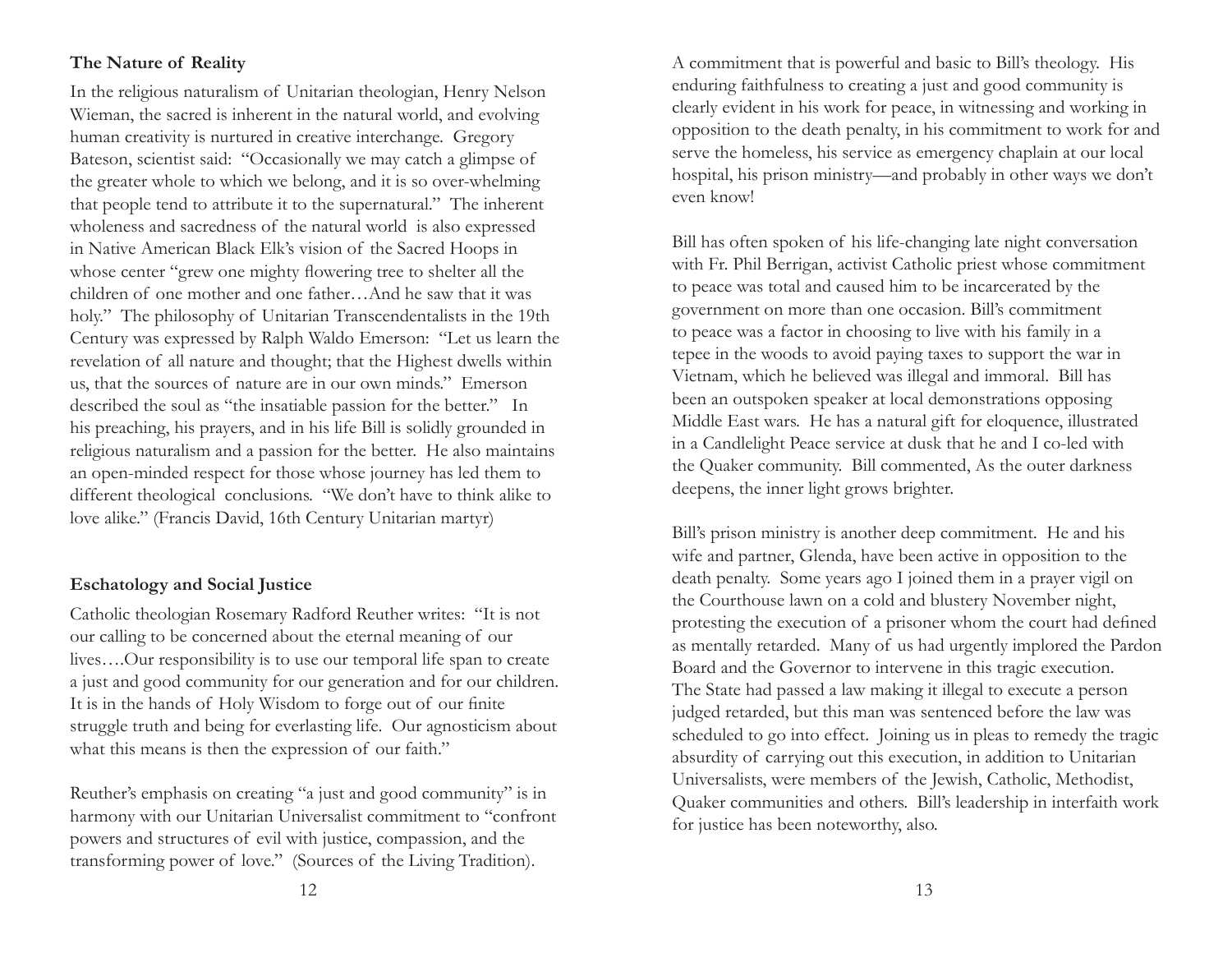## **"Perfect Love Casts Out Fear"**

When Bill decided to become a Unitarian Universalist minister, he asked me to conduct a required interview for the Unitarian Universalist Association. In the course of our discussion he told of driving a truckload of medical supplies and food to the Sandinistas in their struggle with the Contras in Nicaragua (1980's). The mission was forbidden by the U. S. Government; also, he was warned that roads and bridges were impassable. Bill set out on the journey. He was stopped in Honduras, and imprisoned blindfolded for two days and nights. When I observed that it must have been a terrifying experience…Bill said, I wasn't afraid because I knew I was doing the right thing.

### **An Ethic of Risk, Solidarity, and Joy in the Struggle**

Unitarian Universalist theologian Sharon Welch has written of an Ethic of Risk – referring to faithfulness to the work of creating a just and compassionate community, even though the goal may not be achieved in one's lifetime. An example is the long term commitment over years and generations to freedom and equality for African Americans in our country. Civil rights victories came after many years, much suffering and many failures. And there is still important work to be done in this struggle. Our call is to be faithful no matter what or how long it takes. Bill's ministry is a paean of faith to the ongoing struggle to shape and reshape a just and compassionate community *no matter how long it takes*.

There is solidarity and joy in the struggle. As Bill has often said, "They cannot take our joy away!" The great teacher Jesus said, "I have come that you might have life abundantly." Bill's life and his ministry are filled with abundance.

In faith, love, and respect, Reverend Barbara Carlson, May 2014

### **Sources include:**

Adams, James Luther. The Prophethood of all Believers (1987)

Bateson, Gregory and Mary Catherine. Angels Fear, Towards an Epistemology of the Sacred (1987)

Black Elk. "The Sacred Hoop." Quoted in Singing the Living Tradition, UU Hymnal, 614

David, Francis. "God is One" Ibid., 566

Emerson, R.W. "Nature" (essay, originally published in 1836)

Reuther, Rosemary Radford. Sexism and God-Talk, Toward a Feminist Theology (1983)

Welch, Sharon. Toward a Feminist Ethic of Risk (1990)

Wieman, Henry Nelson. Religious Experience and Scientific Method (1971)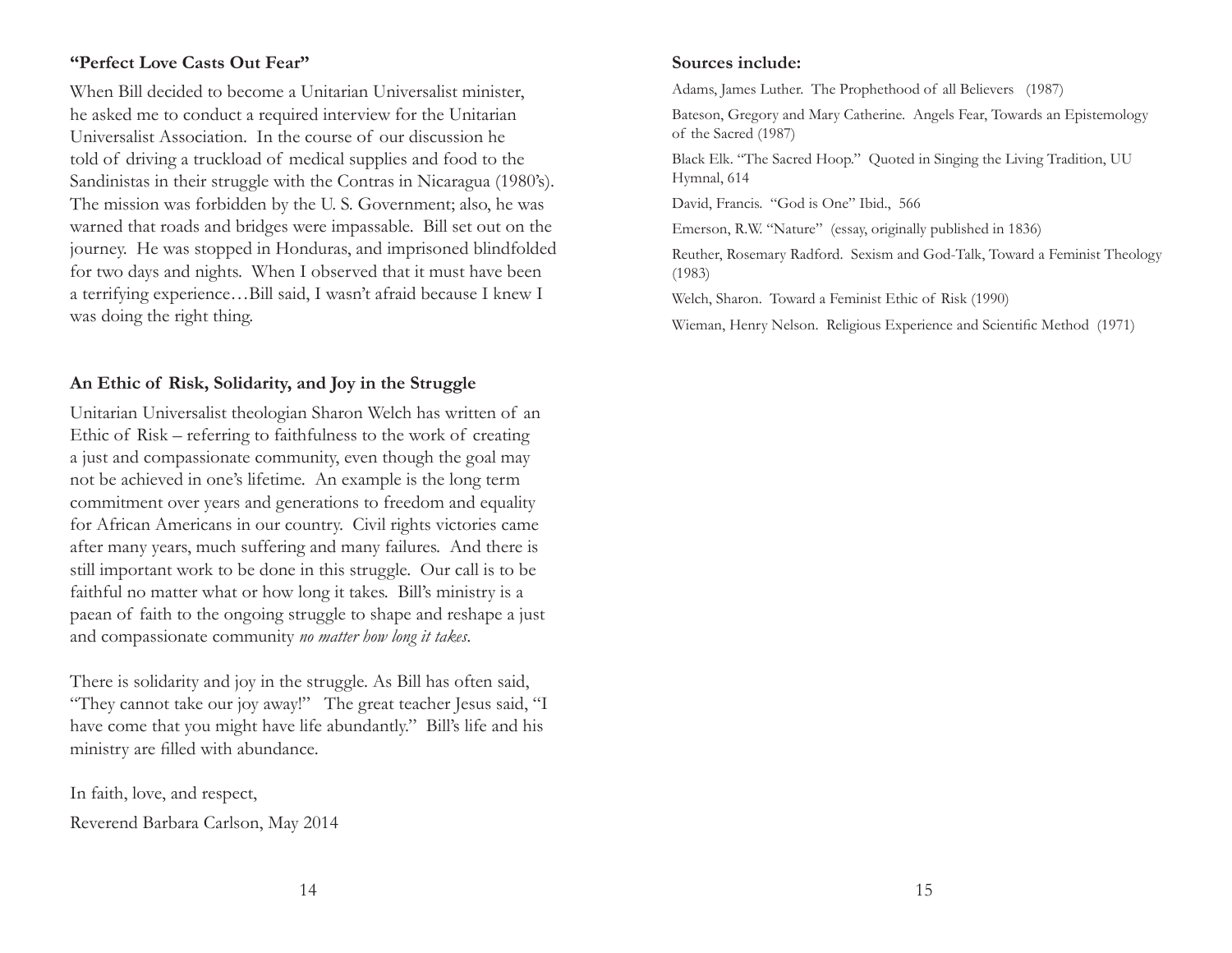## **way out such a soul sending a voice**

## Barbara Child

### for Bill Breedon

with thanks and apologies as well to e. e. cummings, who wrote *"anyone lived in a pretty how town"* in 1940 when he was 46, and of whom Malcolm Cowley wrote: *"e.e. cummings grew up a Unitarian. His*  life embodied endless conflict between radical individualism and faith in love." \*

> breeden preaches by uu choice (way out such a soul sending a voice) here elsewhere down town out of town bill took that sign loves wife and kids.

> younguns and old (in church or not) learn from breeden i tell you what to change the world you must look out love more hate routs

people learn (all who will come not to cluck in a bucket like chicks so dumbthinking the racket means there are) lots more of them lots by far

when by word and sit by sat he loves the doomed man teaches him that whatever he did so long ago a monster he isn't in bills fine mind

he prays for haters every week knows that hating is in us too (love lost where and why) we point our fingers we live our lies here there now then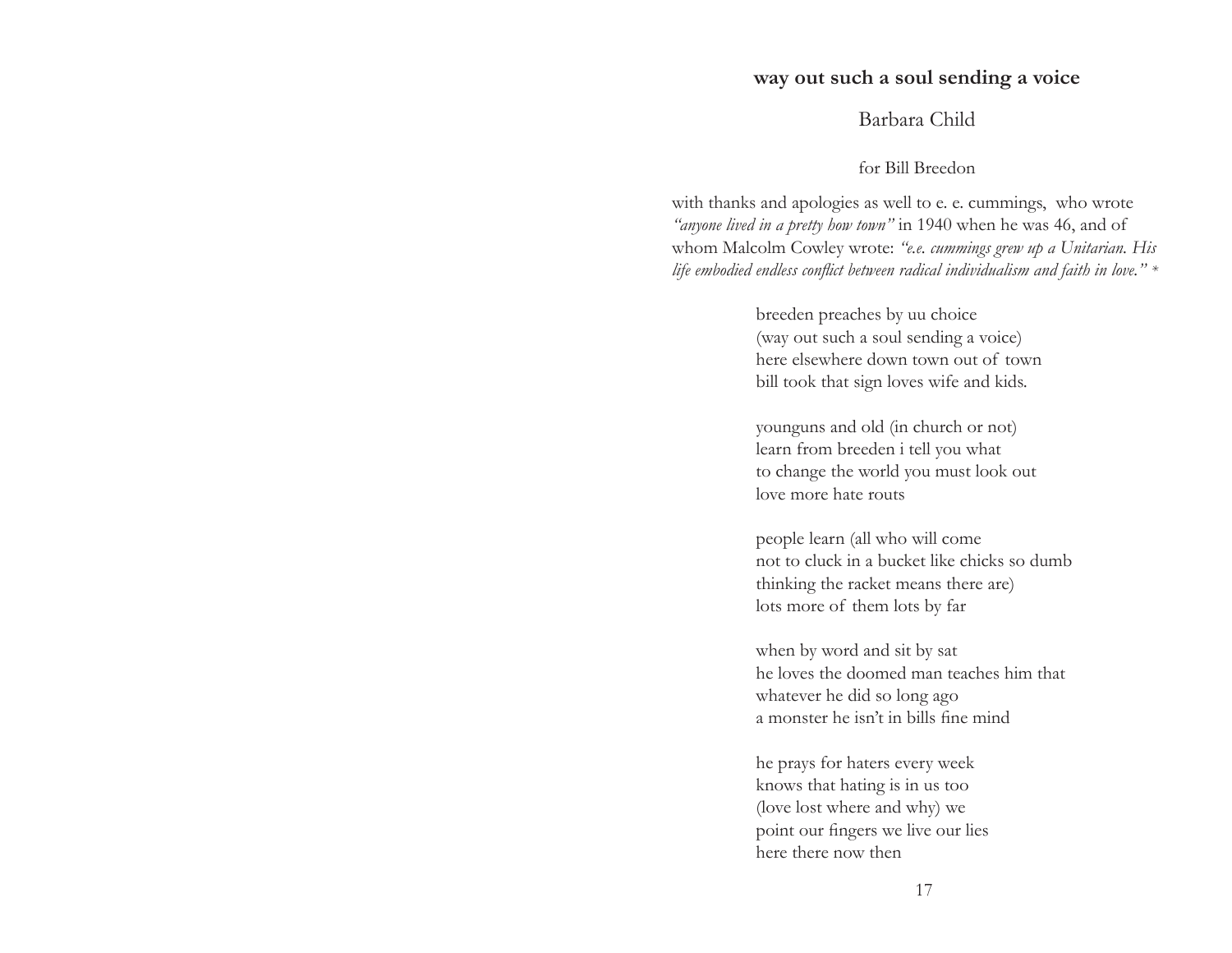(but our good rev bill does get us to see<br>how much we have lost can begin to find now way out such a soul sending a voice)

one day breeden leaves this hall (but everyone knows to say fare well) even milk weed pods boast that bill sent me button by button and each by all

show that we have learned each hourand hear that voice now his and oursbreeden and all of us held in that circle drawn by candles of sorrow and joy.

daughter and dad (eleven and more) shucked off convention found the doorshowed real living in revolt its true thanks bill to you

## **His Voice**

William Harvey Hegarty

Implores PleadsInspires BeseechesPrays InvitesHowlsDemandsWail Screams**Love Your Mother EARTH**

\*Quoted in "E.E. Cummings: Poet and Painter (1894-1962)," Notable American Unitarians 1936-1961, ed. Herbert F. Vetter (Cambridge: Harvard Square Library, 2007), p. 63.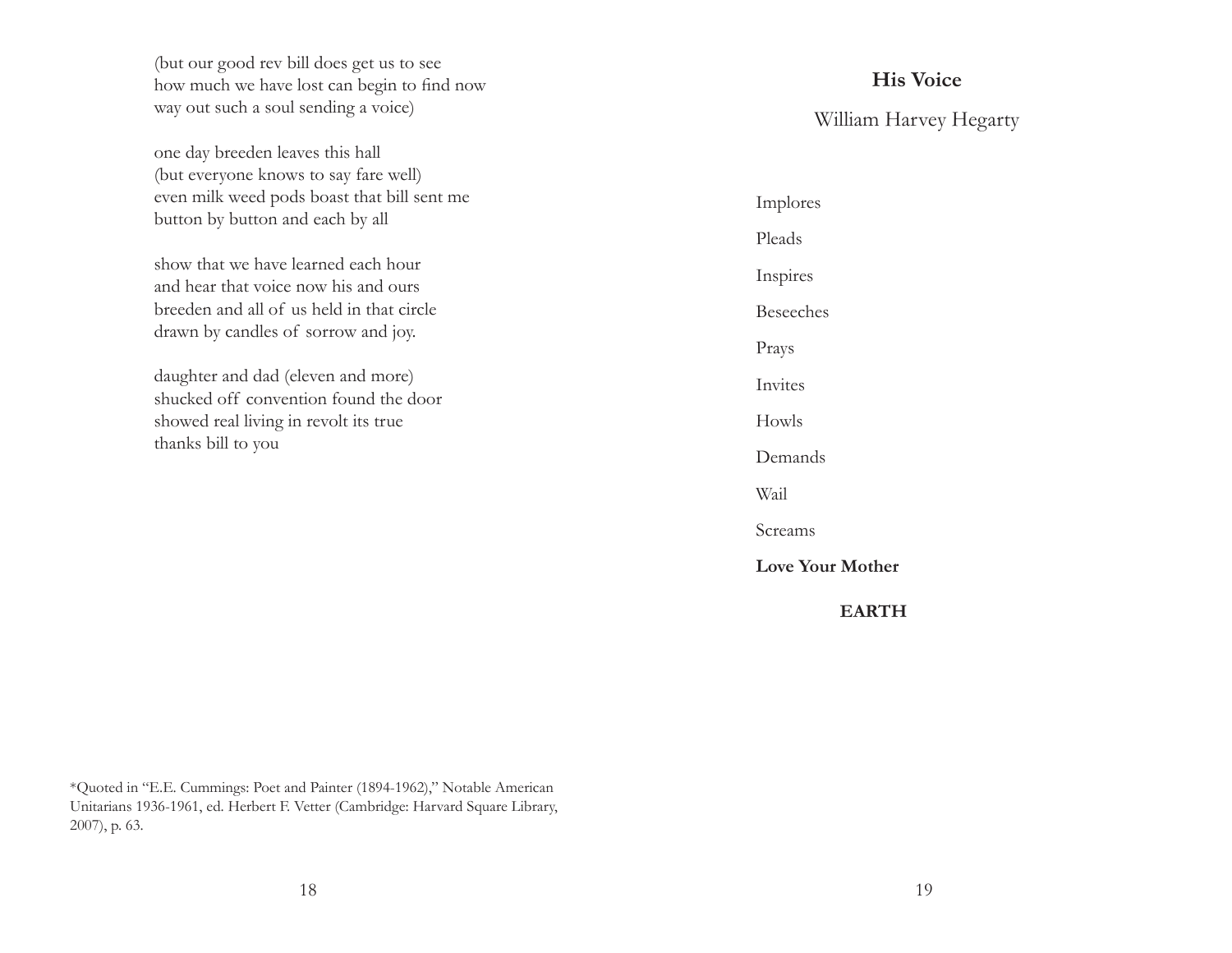### **Over the Bridge**

*Encountering Bill Breeden's Encounter with the Sacred*

## David Keppel

If Bill Breeden were presented with his own theology, wrapped in a bow as a Christmas present, as a formally closed system, I doubt he would welcome it with the enthusiasm with which Molière's Monsieur Jourdain in Le Bourgeois gentilhomme greets the announcement that all his life he has been speaking prose. Bill does not really speak prose; nor does he live in prose. "Poetry" means "making," and both Bill's life and his encounter with the sacred (which, for him, is neither more nor less than the totality of life) are constantly and dangerously a-making. He is antisystemic, politically and otherwise. He chooses to live on the creative edge of chaos, because he really has no choice. The hounds of the heaven he does not want, the fire and brimstone of his fundamentalist youth, pursue him; and he in turn pursues the very different heaven that we can only create together, here on the beautiful but vulnerable Earth.

Though I cannot hope to rival this incomparable preacher and storyteller, who is currently writing his autobiography, I can say how he has changed – actually, awakened – my own encounter with the sacred.

My fist interaction with Bill was hardly positive. It was in September 2002 in the Indianapolis office of Senator Richard Lugar. Recently arrived from Connecticut, I found myself the spokesperson of a MoveOn.org group opposing the still prospective U.S. invasion of Iraq. Together with my invaluable cocoordinator, Cindy Hoffman of the Indiana University Psychology Department (and, I learned, the Unitarian Universalist Church), we put together an impressive delegation, including area experts from the IU faculty and members of the Indiana General Assembly.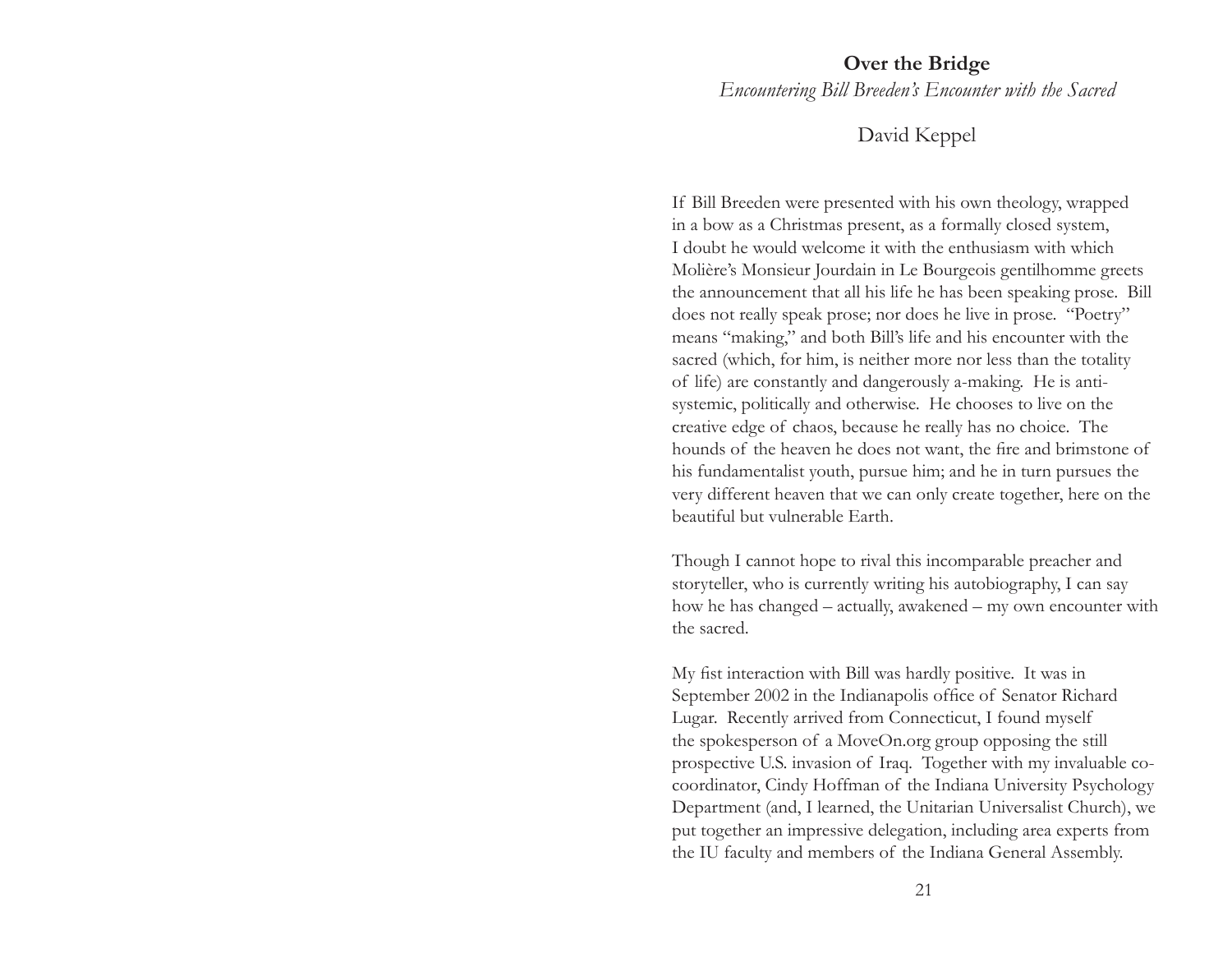But on Cindy's wise insistence, the group also included local peace activists who had just signed up online or whom Cindy knew in the community. Our pre-meeting instructions urged people to dress formally and to prepare a substantive and respectful two-minute presentation. Most of the participants did an excellent job. But one man came in scruffy if colorful costume; and his salty language and devastating denunciation of U.S. imperialism were, I felt, less than respectful. But then I am the son of a career diplomat, and Bill Breeden was never one to genuflect to power. He at times practices Diogenes' saying: "In the house of the rich man, the only place to spit is his face."

It was only in our second encounter that I got some sense of who Bill is. The occasion was a winter vigil, with candlelight, silence, and speeches, on Courthouse Square in Bloomington, as the invasion loomed ever closer. The candles were a disaster, because it was wet. The silence was unbearable, because it was so cold. I really didn't listen to the speeches, except to mutter under my breath that our organizers' scheduling seven speakers in this weather showed why we were going to drive away even our loyal supporters. Seven speakers! I wondered how many fingers and toes I would have at the end of the rally. Bill was the seventh. And I honestly have no idea what he said either. But I will never forget that as he stopped speaking, after the shortest of the speeches, I found I had laughed and cried, and I remembered why I was a peace activist in the first place.

I still had no intention of ever going to church. That happened as an accident. My father, John, died in June 2003. We had agreed not to have any service, since many of his friends were dead and we thought that others, on the East Coast and in London, would not want to come to Bloomington. But after his death, my mother and I changed our minds and decided that my father's story – of an Establishmentarian turned dissident – needed to be told, not to his old friends but to fellow residents at Meadowood Retirement Community, since few of them had seen more than a man in

rapidly declining health. We needed a minister to officiate, and I talked with Bill and with Rev. Mary Ann Macklin. Both said they would be happy to help. But then my mother, Grace, ever with a sense of social occasion, remembered that Bishop Elson, an Episcopalian, was among the retirees at Meadowood, and she was worried he would be offended to be overlooked. I was uneasy, because John was by then more a Humanist in the tradition of Montaigne than the Upper East Side Episcopalian of his birth. I was also worried about disinviting Bill and Mary Ann. Bill assured me by phone that Bishop Elson would be professional, and he encouraged me to ask him to leave God and the afterlife entirely out of the service, in which Elson cheerfully cooperated. I thought I owed Bill and Mary Ann at least one visit to a Sunday service as a somewhat perfunctory courtesy. Little did I realize that despite the easy-in, easy-out, no pressure greeting, a visit to Fee Lane and the Bypass can be anything but perfunctory.

Like Jesus of Nazareth, Bill is a subtle religious wrangler who prefers country stories to dogma. In his case they are not parables but bits of his lived experience. His southern Indiana family – with two sets of twin brothers, as well as singles, all boys – went into trucking. Though Bill was destined in his mother's mind to be the next Billy Graham, he and his twin brother Darrell spent time together behind the wheel of a large semi. (Darrell continues the business.) They were on a long haul, and Bill had relieved Darrell an hour before so Darrell could get some sleep, when he started to feel drowsy himself. He did not want to wake Darrell, so he pulled into a truck rest stop, parked the truck behind another. He noticed the driver of that vehicle get out and head into the building. He decided just to put his head on the steering wheel and take a power nap. A few minutes later, Darrell woke up and, seeing Bill's head on the wheel, grabbed him violently. Bill, still half asleep, desperately slammed on the brakes, a very noisy affair with big trucks. Just then the driver of the other truck walked back from the building. "Get 'er stopped, did you?"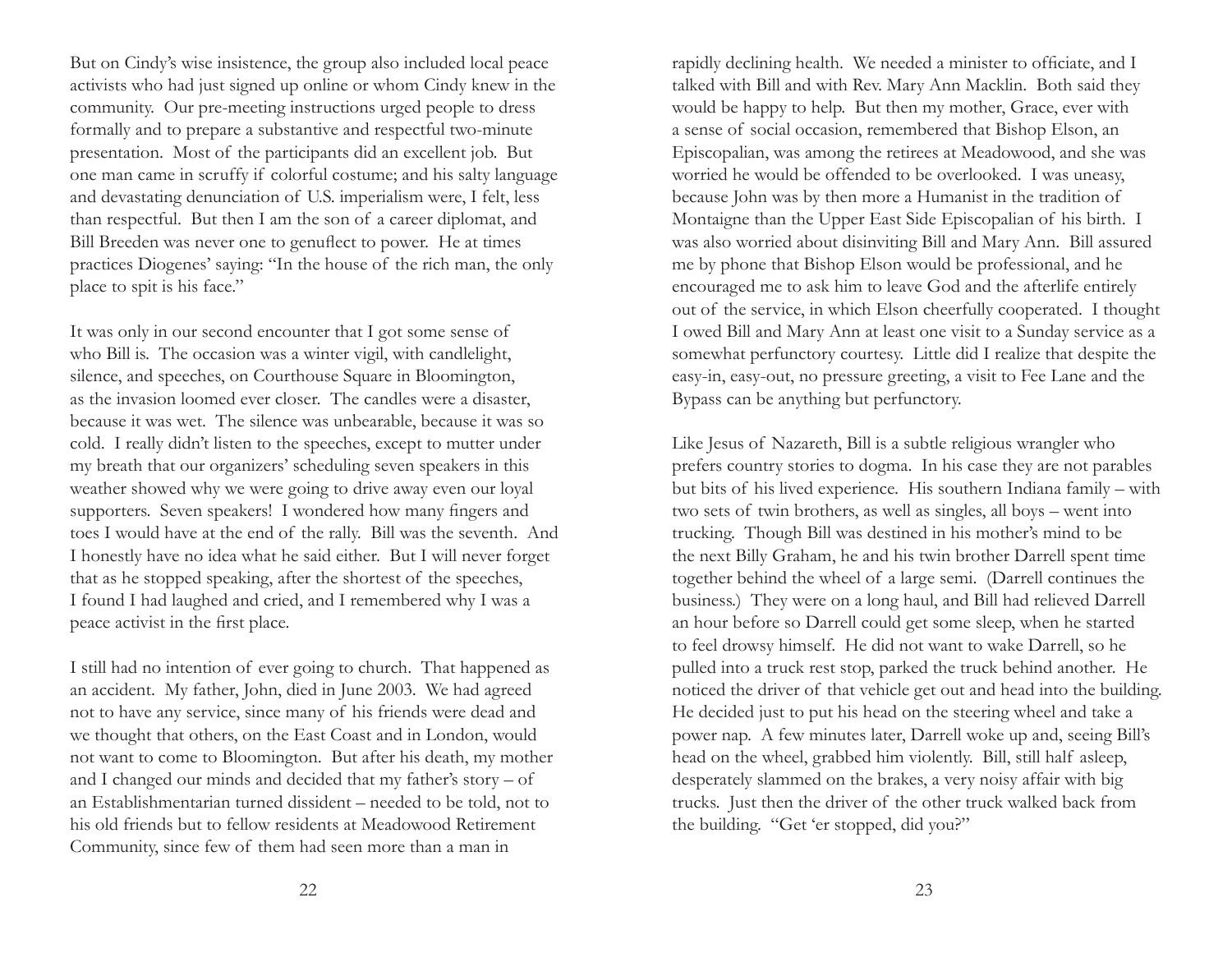A little AM radio, especially in southern Indiana, is enough to explain the desperate braking. Another window on it comes from his fondness for a hymn that was long one of my reasons for avoiding any church – "Amazing Grace." I had always gagged at the saccharine melody and did not, in any case, want to be saved. I hadn't known that the author, John Newton, had been captain of <sup>a</sup> slave ship who then turned against slavery. Bill changes the crucial line of the hymn from "saved a wretch like me" to "saved and set me free." When we sing the hymn, Bill always remarks, "I don't see any wretches." In Bill's world, no one is damned, but we all do need to be saved. The damnation theology of his youth lends his quest an urgency that saves his ministry from the bland potpourri of cute multicultural aperçus that are the stock of industrial Unitarian Universalism. He himself finds his salvation in every encounter, but above all in what he learns from those whom society deems wretches.

Prison, for Bill, is not a Sunday metaphor for mortal existence. It is a place he has been as a prisoner – in Odon, Indiana, for his protest stealing a sign naming a town street in honor of Iran-Contra criminal John Poindexter; in Honduras, in serious danger, after delivering supplies to Nicaragua; and with peace activists such as Daniel Berrigan. It is also one of the United States's largest and most problematic industries, a vast complex where white America holds a huge share of the African-American male population. And it is a place he visits monthly as spiritual advisor to a man on death row, whose life he has transformed and who has transformed his own. For Bill, we can affirm the worth and dignity of every person only by encountering the worth and dignity of those most demeaned and there learning what our own true worth and dignity are. He doesn't go to save them but to let them save him, and it is this reciprocity that seals to them his authenticity.

In his affirmation of everyone he encounters, Bill is strangely like Grace, my Christian Scientist mother. After a negligent and botched hip operation, my mother was confined to a wheelchair in the Meadowood Health Pavilion, and Bill and Glenda, who often together did a monthly Sunday service at Meadowood, got to know her. I visited Grace every afternoon to read fiction. She had a standard goodbye: "Drive safely and know that everyone else will too." It was not as naïve as it sounds: had she not known that people often drive dangerously, she never would have raised the subject in the first place. But instead of saying "Watch out for crazy drivers," and thus inviting mistrust and cynicism, Grace challenged you to see the world and especially other people with alert optimism. Bill and Glenda, who is truly part of his daily life ministry, do too. They were also very kind to Grace. One Sunday, Bill brought his guitar, and Glenda sang her song about "A Horse Named Grace." I wondered for a moment how my mother, who loved Paris, would take it, but I needn't have worried. She felt the love and returned it.

I have come to understand Bill in creative tension with the lessons of my great teacher, my father. Raised to continue the family business in fine prints, but devastated by the Great Depression, my father was formed as a division commander's aide in the Normandy Invasion in the Second World War. He afterward felt that his privileged position had saved him from being killed, as many of his friends were, and that he owed the rest of his life to public service. The horrors of war, as well as his time in Stalinist Russia, had shown him the best and the worst of which humans were capable. He never divided people into the good and the bad, because he believed we were all capable of both. For John, not Christianity, but less theistic classical Greek and Chinese wisdom, was a moral compass. Wisdom consisted of nurturing the good, the kind, the creative, and avoiding those stresses that can drive any organism into what psychologist Philip Zimbardo calls "The Lucifer Effect." Or, as my father, a boater and a sailor, would put it, not getting too close to Niagara Falls.

For Bill, we are already over the falls. He is not so much concerned with how to prevent disaster as how to live amid disaster. It is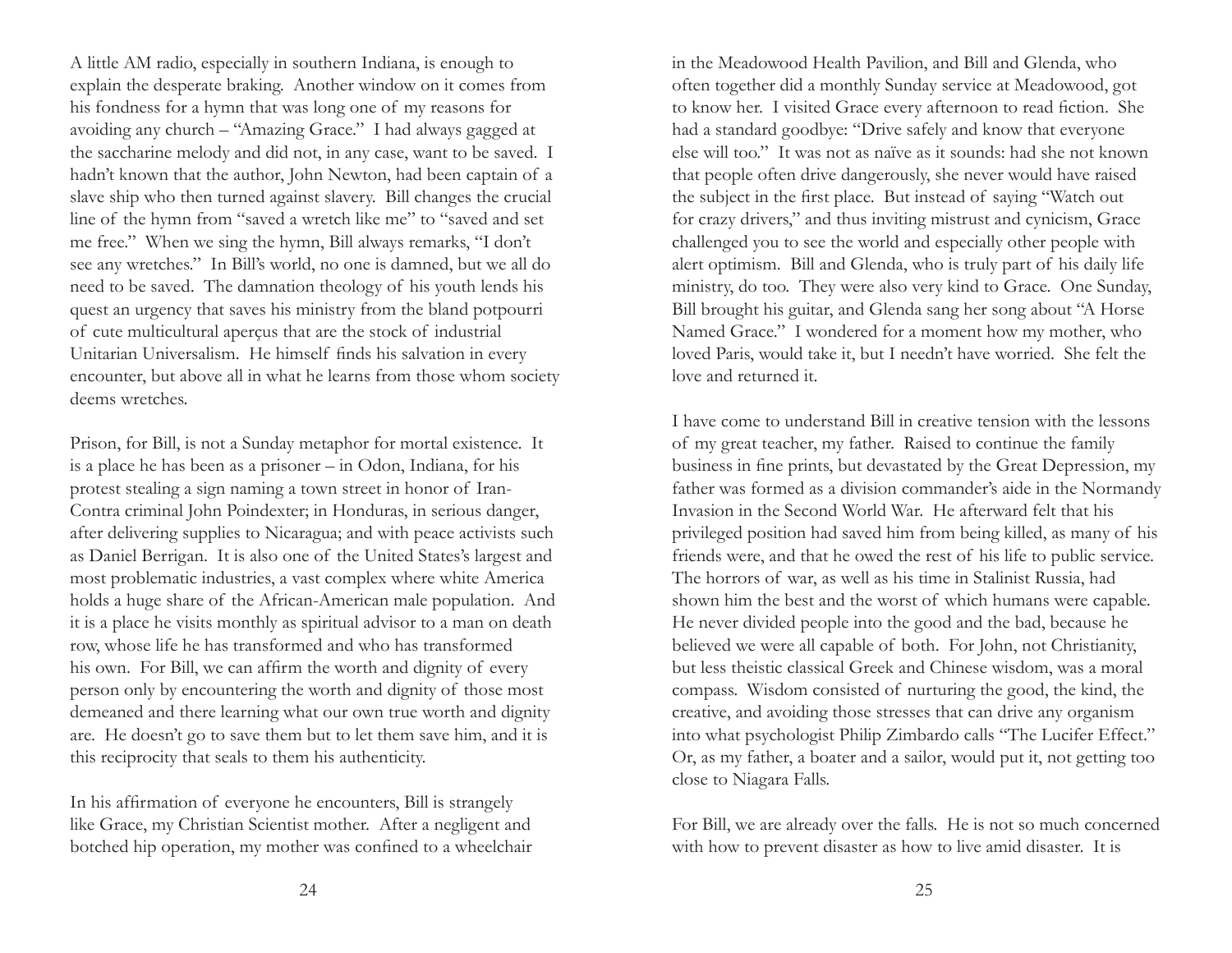this sense of Apocalypse that makes him willing to risk paradise<br> **The Arc of a Life (or a New Trinity According to Bill)**<br>
or utopia – pacifist and socialistent to others would seem or utopia – pacifist and socialist -- that, to others, would seem unrealistic. John loved to tell the Russian story of the frog and the scorpion. A frog was swimming across the river. A scorpion was also trying to cross but was drowning, and it appealed to the frog. "But," asked the frog, "won't you sting me?" The scorpion assured the frog it would not and climbed on its back, only, a moment later, to inflict the fatal sting. "Why did you do that?" moaned the frog; "now we shall both drown." The scorpion replied (my father would first give it in Russian): "It's in my character." My father was no cynic, nor, as the initiator of our project on creative uncertainty, was he a fatalist. But he did want me to remember that even a radically better world will still be made of fallible human beings, and unless we plan wisely and realistically for that, utopia will last only the short span of its enthusiastic beginning. But Bill is not planning utopia at all. He is living it now. In this, he actually agrees with John, who believed we should take our satisfactions not from a distant result but from the quality of our daily effort.

One day in his youth, Bill and one of his brothers, this time an elder brother not his twin Darrell, were in a big truck approaching the Ohio River. Bill, who at the time was still learning to drive the big trucks, was behind the wheel. The bridge was much too narrow, and the trick, especially if you were in a truck, was to enter the bridge when no truck was coming in the opposite direction. Inevitably, just as their truck was on the bridge, another enormous truck appeared in the opposite lane. His elder brother spoke: "Don't look at the truck. Don't look at the rail. Look at the space you have to drive through." They got over safely.

Bill leads us over that bridge, but it is only to the world we have always lived in but somehow never known. The life for which he has saved us is our own.

## Jack King

We first met in a campus church his beard and hair expected badges of the activist, a cone-shaped Appalachian hat the surprise. Those who gathered planned to demonstrate for nuclear disarmament. Two teams would do three-day marches, one from the Hoosier town of Washington and the other from Moscow, Indiana. They would meet halfway, as we hoped the same-named capitols would do. He led one set of hikers.Two groups of locals here would go out and greet them on arrival. I steered one of those.It must have workedtreaties that we favored all got signed.

I soon heard moreabout this lover of just causes his roots in the distant land of Odon, his tribal lifein a Brown County tepee, his circuitous religious path.

Then, at the turn of the millennium, he showed up as a pastor for the church we just had joined. I expected him to be a preacher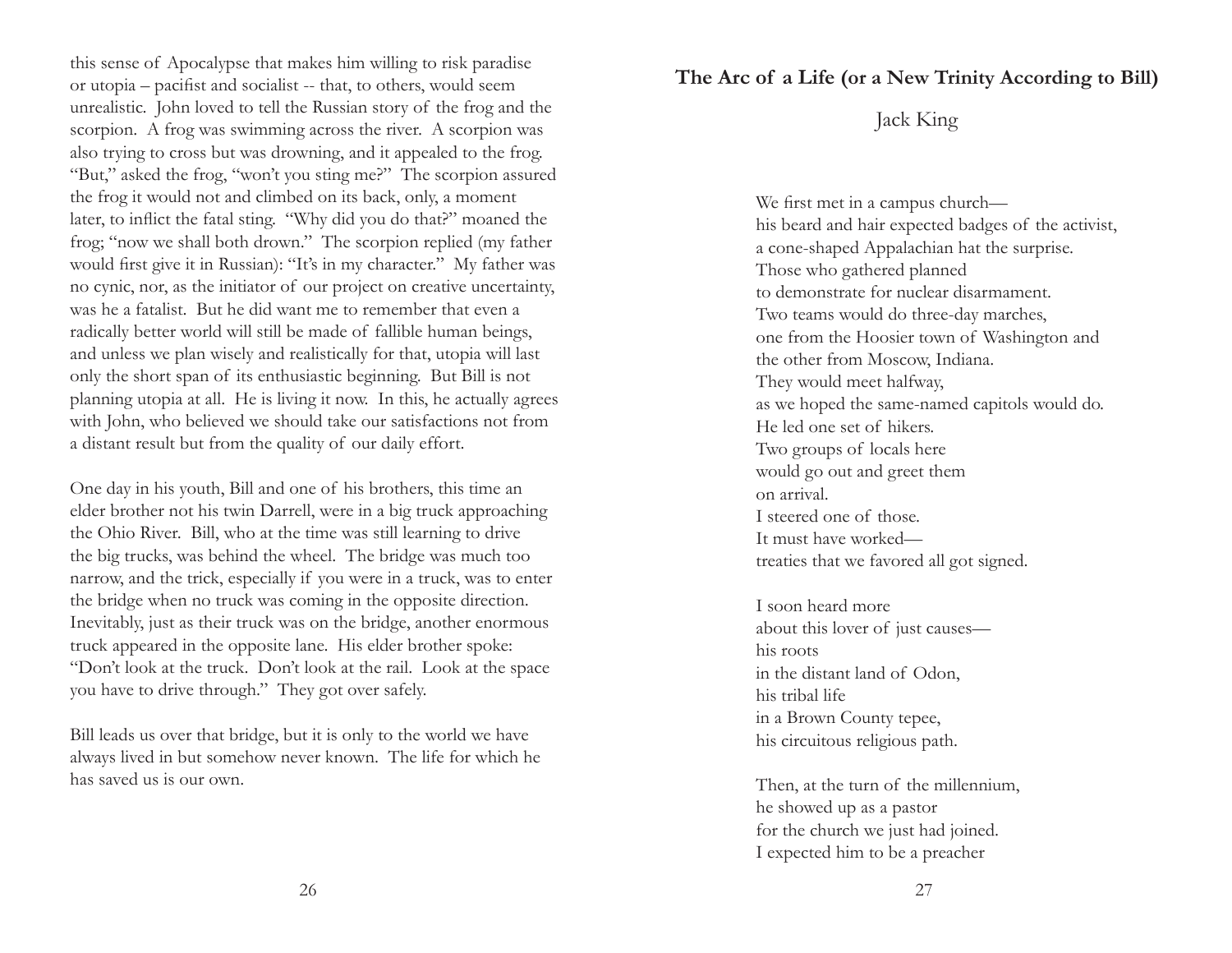in the mold of Hebrew prophets, and in many ways he is. When he limns injustices of our time, describes systems that grind humanity down, demands that wrongs be now made right, there is a righteous passion in his call. And I, for one, hear how I am complicit in the evil just spelled out or at least how I draw benefit from it and thus owe the world my getting up and doing.

### But there is more.

This prophetic voice does not leave me just with guilt. I am invited into community to be empowered to make a difference. Over the years this man has learned in the presence of prisoners and priests, shamans and scholars and just plain folks, that narrow religion which shuns and judges can not be foundation for the love writ large that might save us from our lesser selves. He would have us draw circles of inclusionever more widely there are none unworthy of being loved, none incapable of being human.

And he still persists in pursuing impossible ideals.

The children and grandchildren are always in his mind. Mere mention of the coming generation brings him near to tears. It is for their tomorrow

that we need today to care for one another and the earth.Therein lies hope.

The arc of Bill Breeden's living leans toward this trinity: justice, community, hope.

And I raise a voicein four directionsand to earth and sky in deepest gratitude.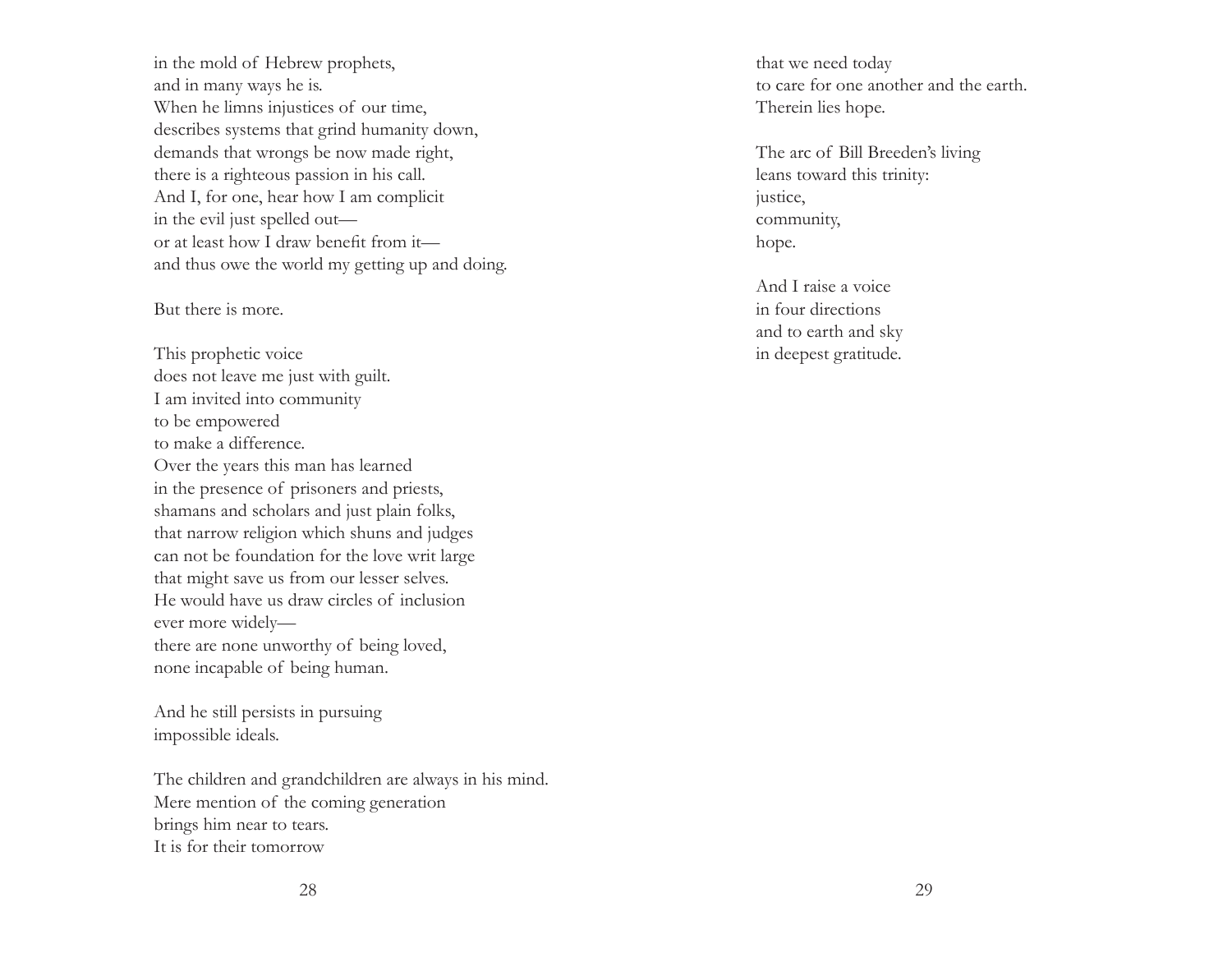### **Bill and the Bible**

## Guy Loftman

While I intend this essay to be more about Bill Breeden than myself, a bit about me may provide context.

- 1. I was raised a Unitarian from about the age of 8, some 60 years ago, and adhere joyfully to the Unitarian Universalist faith.
- 2. I consider myself a Universitarian, i.e., I recognize the universe as the supreme entity, attributing to it no supernatural powers, recognizing that it may have powers far beyond those we know as natural.
- 3. I am a Jesusian, i.e., a lover and follower of Jesus of Nazareth. While I resent his Christification, were it not for it I probably would never have heard of him.
- 4. I am a Bible lover, and I stick with the King Jimmy version. It pulls the fewest punches.
- 5. Bill says I'm the first Unitarian Universalist he ever met, so I assume I'm the first who met him.

As a Bible lover I particularly appreciate Bill's biblical sermons, and will remark on two.

The first is titled "The Mooning of Moses", based on Exodus 33:22-23. In it Moses beseeches God: Show me thy glory. Warning him that if he sees God's face he cannot live, God works it out as follows:

> And it shall come to pass, while my glory passeth by, that I will put thee in a clift of the rock, and will cover thee with my hand while I pass by:

And I will take away mine hand, and thou shalt see my back parts: but my face shall not be seen.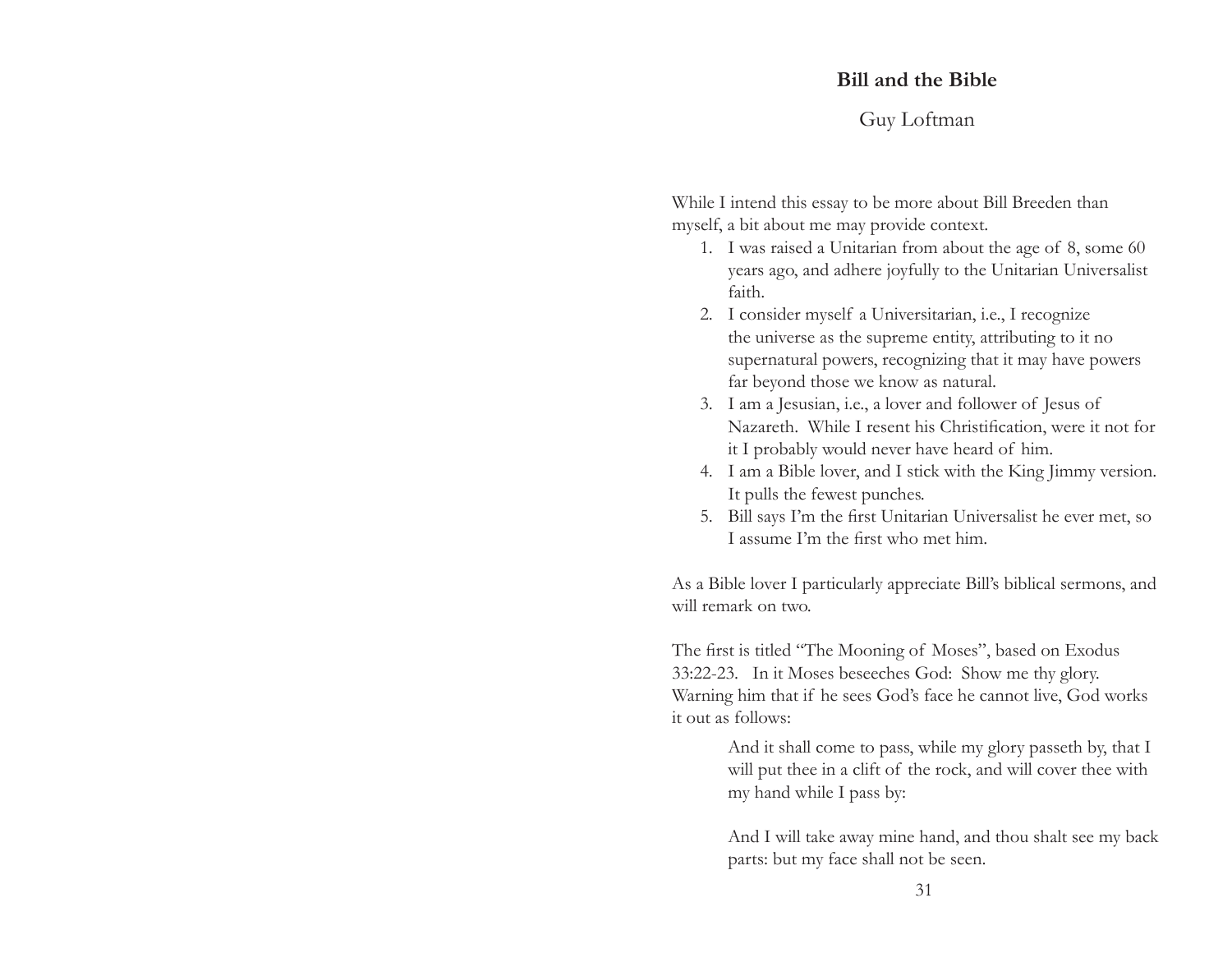(I note that you've got to be reading King Jimmy itself to get this unredacted version. Beware all substitutes.)

Now as I recall Bill works up to this in the context of forbidden knowledge and dangerous truth. Certainly he knows his share about the dangers of truth telling. Bill outraged the powers that be in Odon, Indiana when its favorite son, John Poindexter, got in trouble as the architect of the Iran Contra Affair, back in 1986. John was National Security Adviser to President Reagan. Ron was upset that Congress had cut off his funding of the Contra's efforts to overthrow the democratically elected Sandanista government in Nicaragua. So John arranged to sell banned arms to Iran and use \$6,000,000 of the proceeds to fund the Contras. The scandal broke. Odon, undeterred by felonies and rumors of felonies, proceeded to erect a John Poindexter Street sign. Bill, an Odon boy himself, took it and announced he was holding it for \$6,000,000 ransom, which he would give to the Sandanistas to, so to speak, level the playing field. Odon does not bear lightly the humiliation of a local boy who's done well, in which category John was firmly ensconced. This was particularly true where the one poking fun was a fallen home grown Fundamentalist preacher gone to weed and seed and New Age Communism. Bill was charged with Felony Theft, and faced 4 years in prison. Following the longest running circus in Daviess County history, Bill was convicted of <sup>a</sup> misdemeanor, and became the only person associated with the Iran Contra Affair to serve jail time as a result.

Bill told an unpopular truth that was heard by those least able to tolerate it, and was punished as severely as Odon could manage.

In large part as a result of that situation Bill was recognized by Hoosier novelist Kurt Vonnegut as a Holy Clown, earned a place in Howard Zinn's People's History series, and became a bit of a movie star and national celebrity.

So back to Moses and God's butt. Some truths are too risky or unpleasant or uncomfortable to see. So people hide their eyes, or have them hidden, lest they die, or worse. For many find public mortification worse, as did those ancient Greeks who preferred death to exile. Odon could not stand the truth that Bill forced into its consciousness: the Golden Child was a criminal who defiled the law and the Constitution and his oath to uphold them both. When they were forced to see it, they responded with total intolerance and a remarkable lack of a sense of humor. Of course, if they had let Bill get by with his prank and made nothing of it, it would have been no more than a tiny blip in the Bloomington Herald-Telephone, which was the only paper to cover it, clearly appreciating the political theater. Instead, they raised up a great storm which showed them to be the bullies and dolts that they were.

Bill and Jesus are only two of the countless millions of humans who have been sacrificed on the pyre of affronted dignity by those who can't stand the truth or take a joke.

The second sermon I address had a name which I can't recall, but a Bible verse that I can easily retrieve, 2 Kings 2:22-25. The Prophet Elisha has arrived, like the Lone Ranger, in Jericho. He finds the citizenry of that pleasant city facing a terrible drought and resultant crop failure. Elisha takes a mug of salt and pours it in their spring, and, behold, the waters spring forth, and the land becomes fruitful again. It is in the context of this act of supernatural kindness that Bill gets to his main point, that being the scripture I reference above:

> So the waters were healed unto this day, according to the saying of Elisha which he spake.

And he went up from thence unto Bethel: and as he was going up by the way, there came forth little children out of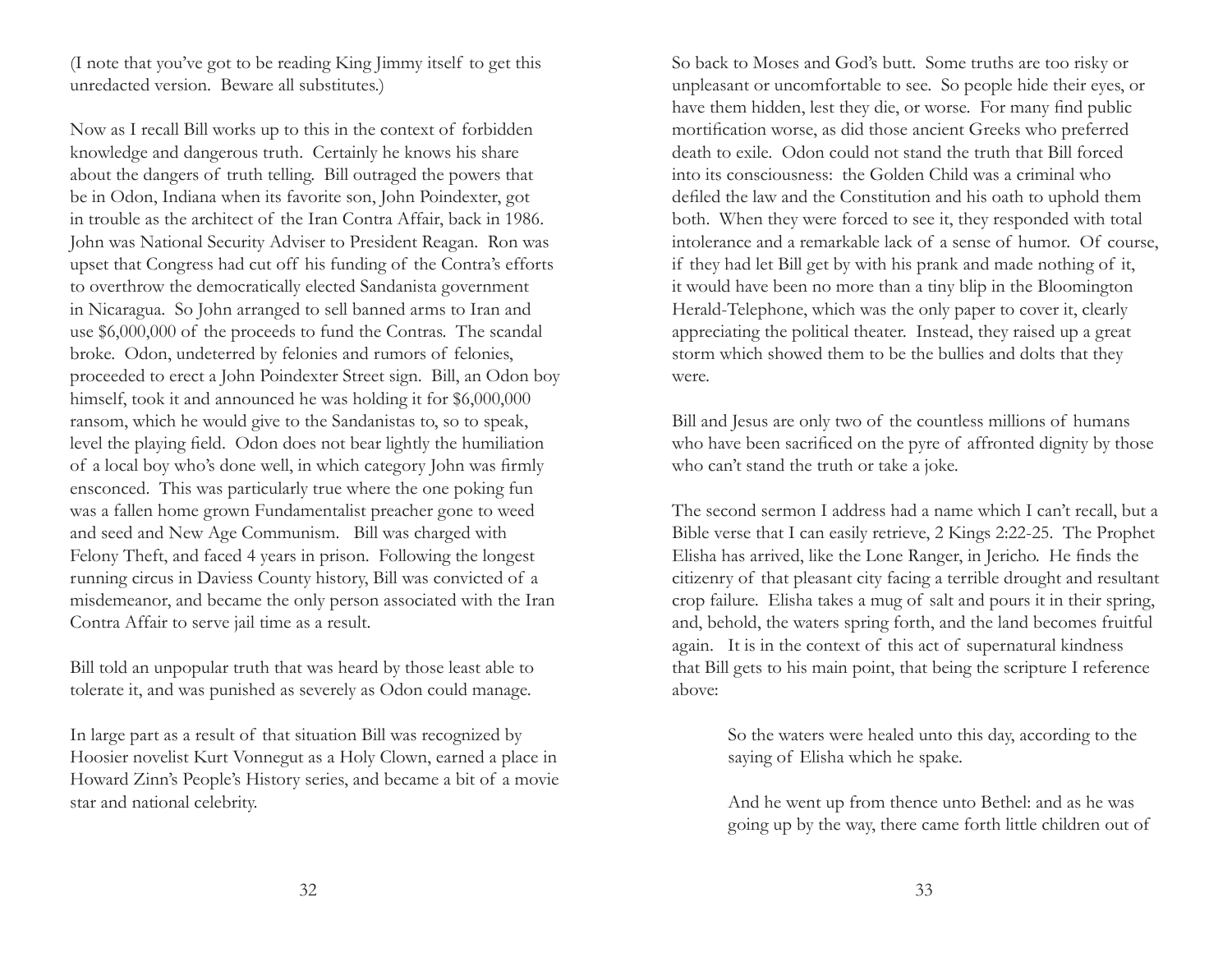the city, and mocked him, and said unto him, Go up, thou bald head; go up, thou bald head.

And he turned back, and looked on them, and cursed them in the name of the LORD. And there came forth two she bears out of the wood, and tare forty and two children of them.

And he went from thence to mount Carmel, and from thence he returned to Samaria.

Bill acknowledged that he had, perhaps, an inherent sympathy with Elisha, with whom he apparently shares a certain personal characteristic well known and rather obvious to those who behold it, yet rarely mentioned in polite company, as most of us who suffer from it are a bit sensitive about our condition. Nonetheless, even given the provocation of a horde of unruly moppets issuing forth from Bloomington and telling Bill, "Go away, Baldy", I just don't think he has it in him to call forth two she bears to attack the miscreants and tear forty-two of them to shreds.

As I recall, the morals of the story Bill drew from Elisha's tale were two related truths. One: You just can't take the Bible too seriously. As with God revealing his back parts to Moses, there is a complete disconnect between the narratives and common sensibilities that are broadly shared through the religions of the Abrahamic tradition. Most of us generally try to keep our pants on around others, and don't seek wanton destruction of those who make fun of our foibles. Yet here we have Biblical examples of God acting exactly as none of us could imagine him doing. Two: The god depicted in the Christian Bible isn't anyone you'd really want to hang out with. How those who worship him can do so without reservation or any sense of irony is in fact the source of great human tragedy. Surely the Christian Crusaders against Islamic peoples, whether in the twelfth or the twenty-first century, do not see the hilarity and fallibility of their assumed maker. Nor

do Jihadis teaching children to strap bombs to their bodies and explode them among other people in the name of God. Nor Israelis punishing the whole Palestinian people for the sins of those among them who prefer war to peace.

Bill and I surely prefer a god who sometimes looks and acts foolish, while muddling through like the rest of us. Clearly enough, that is the god in whose image man was made.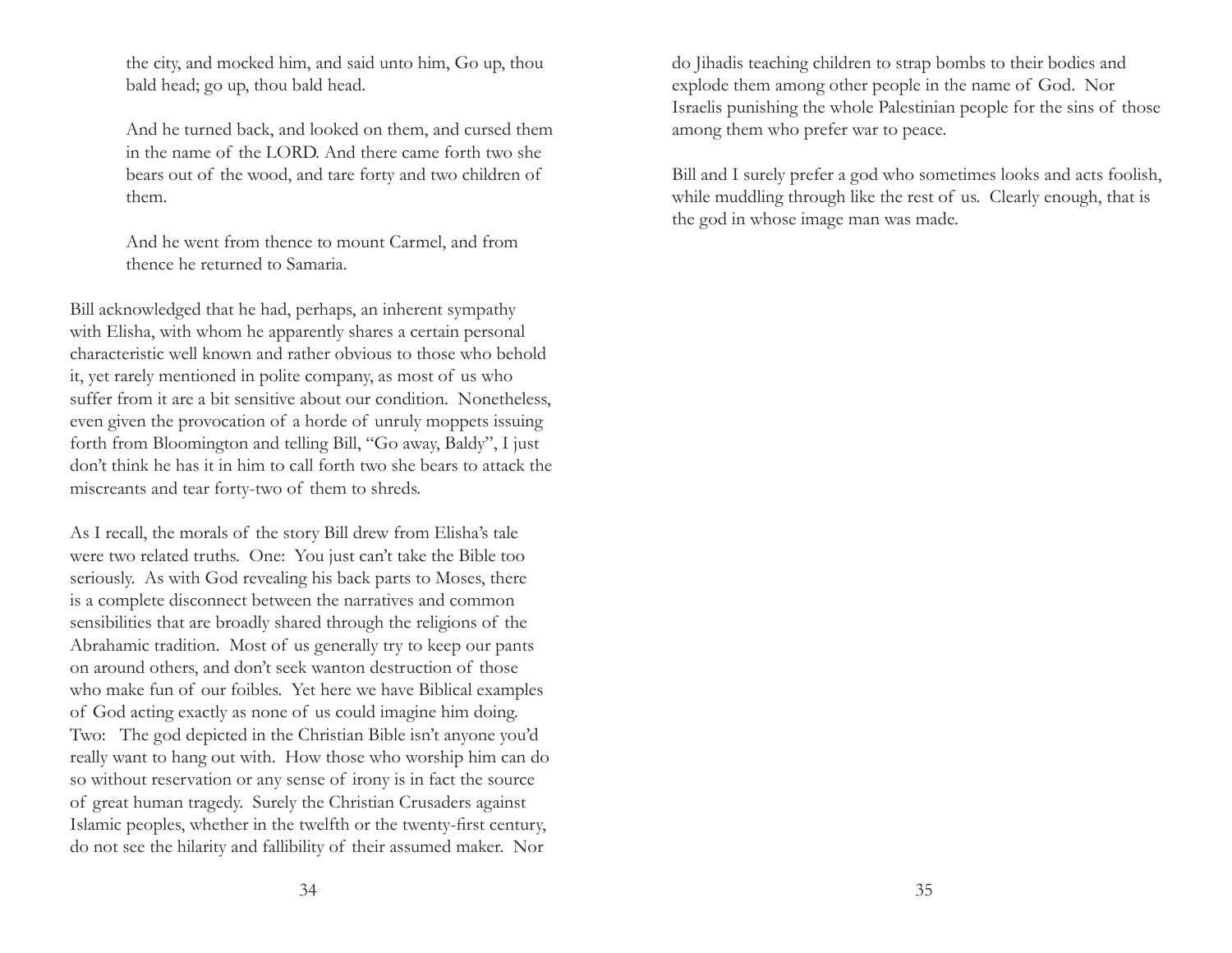## **Fire in the Soul – Action in the FeetA Radical Theology for the 21st Century**

Stuart D. Yoak

Be ours a religion which, like sunshine, goes everywhere; its temple, all space; its shrine, the good heart; its creed, all truth; its ritual, works of love; its profession of faith; divine living.

Theodore Parker (1810-1860)

These words by Theodore Parker, Unitarian preacher, writer, and social reformer, capture the authentic theology of Reverend Bill Breeden, Minister of the Unitarian Universalist Church in Bloomington, Indiana.<sup>1</sup>

To experience Reverend Breeden's ministry is to come face-to-face with a powerful commitment to divine living and the imperatives of a faith that goes everywhere and embraces all living things. His dynamic theology, like Parker's, springs from the combined forces of universal love and social action.

### **Divine Living**

Divine living means actually living one's faith–putting faith into practice, fulfilling our obligations to help others in need, and creating a better world each and every day. Reverend Breeden's theology is a ministry of doing. A ministry where each of us, in ways small and large, reach out to those society has ignored or left behind, but who will be found in homeless shelters, among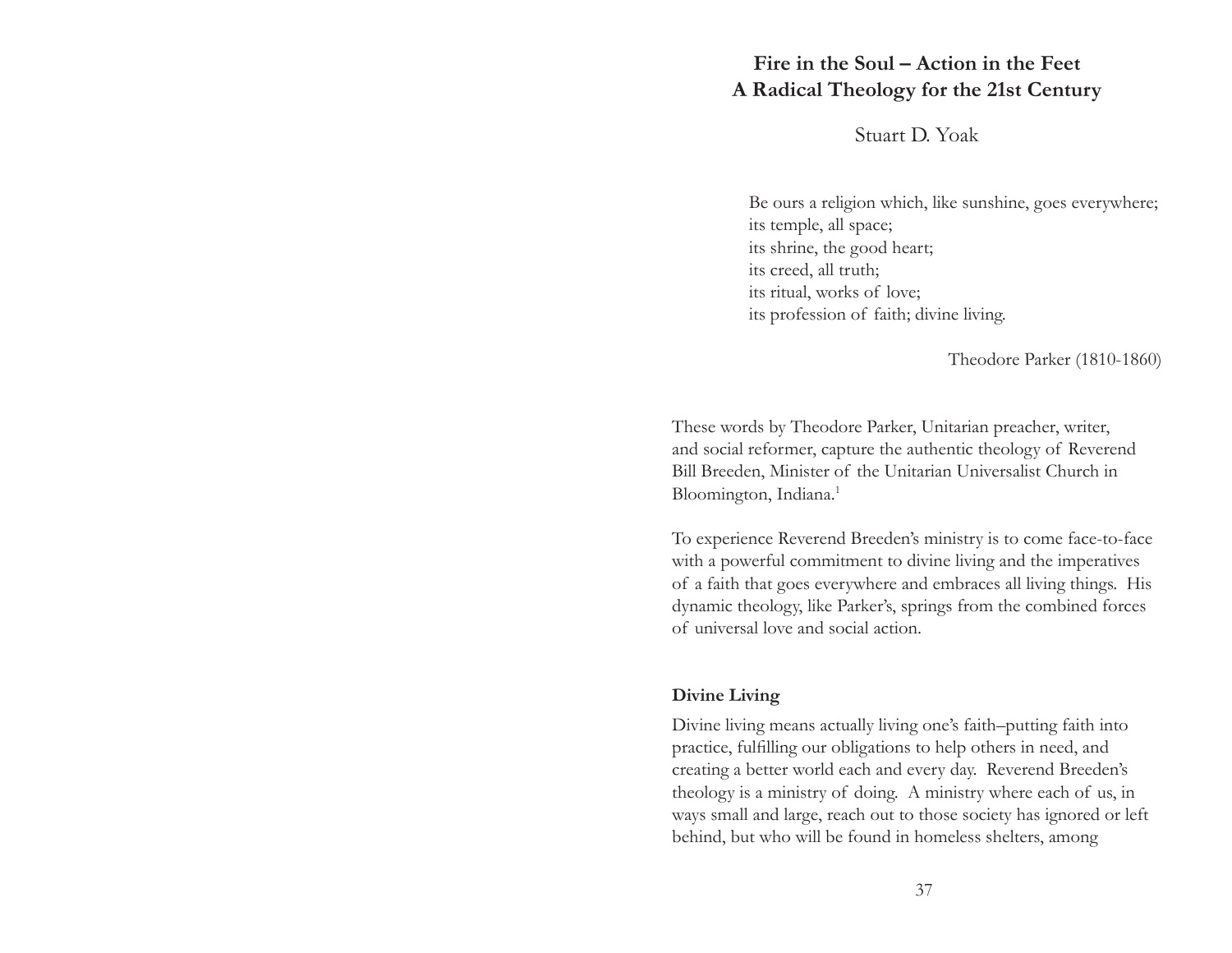those injured and killed by gun violence, and especially those who languish in prisons on death row in communities across our country.

Like Parker, Breeden models divine living in his personal life, in his ministry to others and in the pulpit as he inspires us to participate in this joyous way of living our Unitarian Universalist principles.

## **Good Heart**

For Reverend Breeden, divine living arises from the good heart in ourselves and in others. Not a physical shine or place, but rather a sacred way of being in the world. From the good heart springs forth the power to love ourselves and to love others. The good heart reveals the personal awareness that we hold goodness at our core - universal goodness we share with all others.

The good heart also provides the confidence within us that our actions do make a difference, an assurance that we have the ability to heal ourselves and assist others in the healing process.

## **All Truth**

Throughout his life and ministry, Reverend Breeden has championed the Unitarian ideal of truth seeking. Whether in his commitment to expose inequality in our society, to combat racism, or to stand against the false belief that war can achieve peace, Reverend Bill has lived the Quaker admonition of speaking truth to power.<sup>2</sup>

Genuine truth seeking requires strong moral courage, as both Parker and Breeden recognized first-hand.<sup>3</sup> Such courage demonstrates an undaunted confidence that human progress is not only possible but an actual truth we can live by.

The Unitarian way of faith, as Parker exemplified, replaces creeds with deeds. And, Reverend Breeden's action theology is a passionate and wholehearted affirmation that goodness does prevail.

## **All Space**

The religious significance of the temple as a place of worship reaches across denominations, cultures, places and times. The temple of Reverend Breeden's theology has no walls, and instead he invites us to worship where ever and with whomever we find spiritual growth and fulfillment.

Nothing signifies this better than the prayer Reverend Breeden uses on Sunday services:

> "Eternal spirit of life, we send a voice in four directs, to earth and sky…and all that is sacred in these gathered hearts."

Breeden's ministry bridges differences and celebrates the web of life. He embraces the inter-connectedness of all living and non-living things that make up the world on which we live. As a humanist, he draws on science as well as spirit in acknowledging we are part of this planet. His ministry calls on each of us to care for the earth.

## **Works of Love**

Reverend Breeden's theology is love and works of love constitute his ministry. Universalists assert that human beings all begin with a good heart. Breeden (and Parker) enlarge this vision with the insight that it takes works of love to grow the heart.

Love defines us as the person we are and it defines how we treat others and the world around us. Love invites us to draw within our circle the other– those who are different from us, who disagree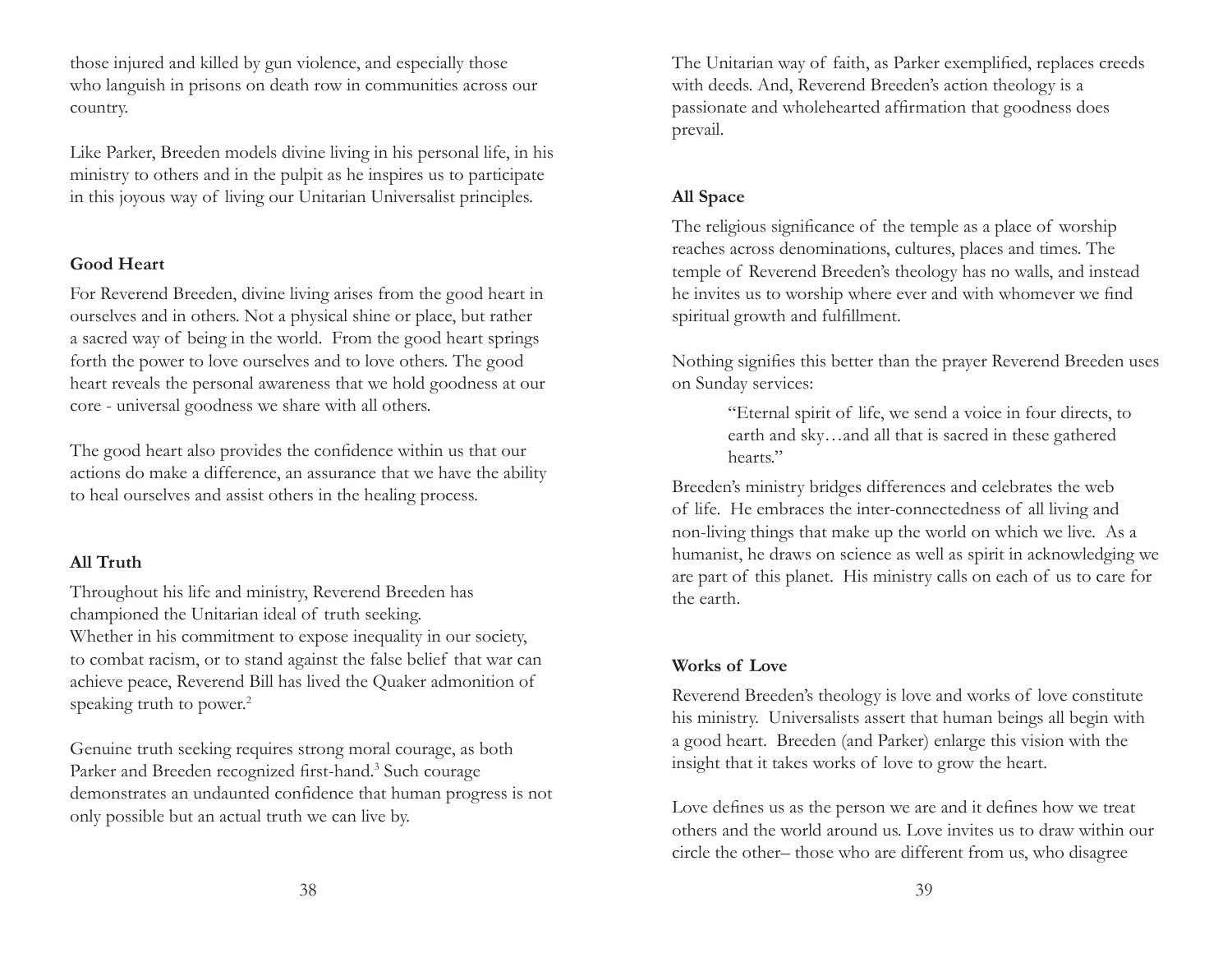with us, and even those who cause harm to us or to the earth. The power of love enables us to cast out our fear of the other and work together in celebrating the good heart we all share.<sup>4</sup>

For some, love may be a feeling or attraction, but in Breeden's ministry it is much more. Love is what we do. There is no force more powerful, but only if we put our love into action. Acts of love, social justice, and caring for others and our earth become the ritual for Unitarian Universalists. And, in the larger circle of faith, hope, and love - - the greatest of these is love.<sup>5</sup>

## **Pure Joy**

No exploration of Reverend Breeden's ministry would be complete without acknowledging the gift of music he shares with others. Music speaks to us in a powerful language that conveys both meaning and emotion. Music, sacred and secular, connects the heart and the head, and engages the soul. Breeden's ministry uses music to reach deep within the soul and bring people together in celebration of the love we share with one another.

Reverend Breeden's theology embraces pure joy and, in so doing, builds on Parker's construction of the Unitarian Universalist faith. Music making with others brings joy into our lives and expresses the joy in divine living.

In the spirit of joyful music and Reverend Breeden's ministry, I offer the following addition to Parker's words:

> Be ours a religion which, like sunshine, goes everywhere; its temple, all space; its shrine, the good heart; its creed, all truth; its ritual, works of love; its profession of faith; divine living, *and its music, pure joy.*

### **A Prayer for Reverend Bill and Glenda Breeden**

Eternal spirit of life, we send a voice in four directs, to earth and sky. And in the name of all that is sacred in these gathered hearts.

We send a voice of thanksgiving for the ministry Reverend Bill Breeden has shared with all of us, a voice that like sunshine goes everywhere people of good hearts will gather, to the farthest reaches of our world and to those we touch each day with truth and love.

We send a voice of thanksgiving for the music of the spheres and the harmony of joy we have created together.

And, we draw a circle around Reverend Bill and Glenda Breeden so that they may know that his ministry is alive and beating strong in the hearts of this blessed congregation, a circle of love so great that they may carry with them the blessings of this congregation throughout all their days.

In four directions, to earth and sky, and in all that is sacred in these gathered hearts, we do so send a voice.